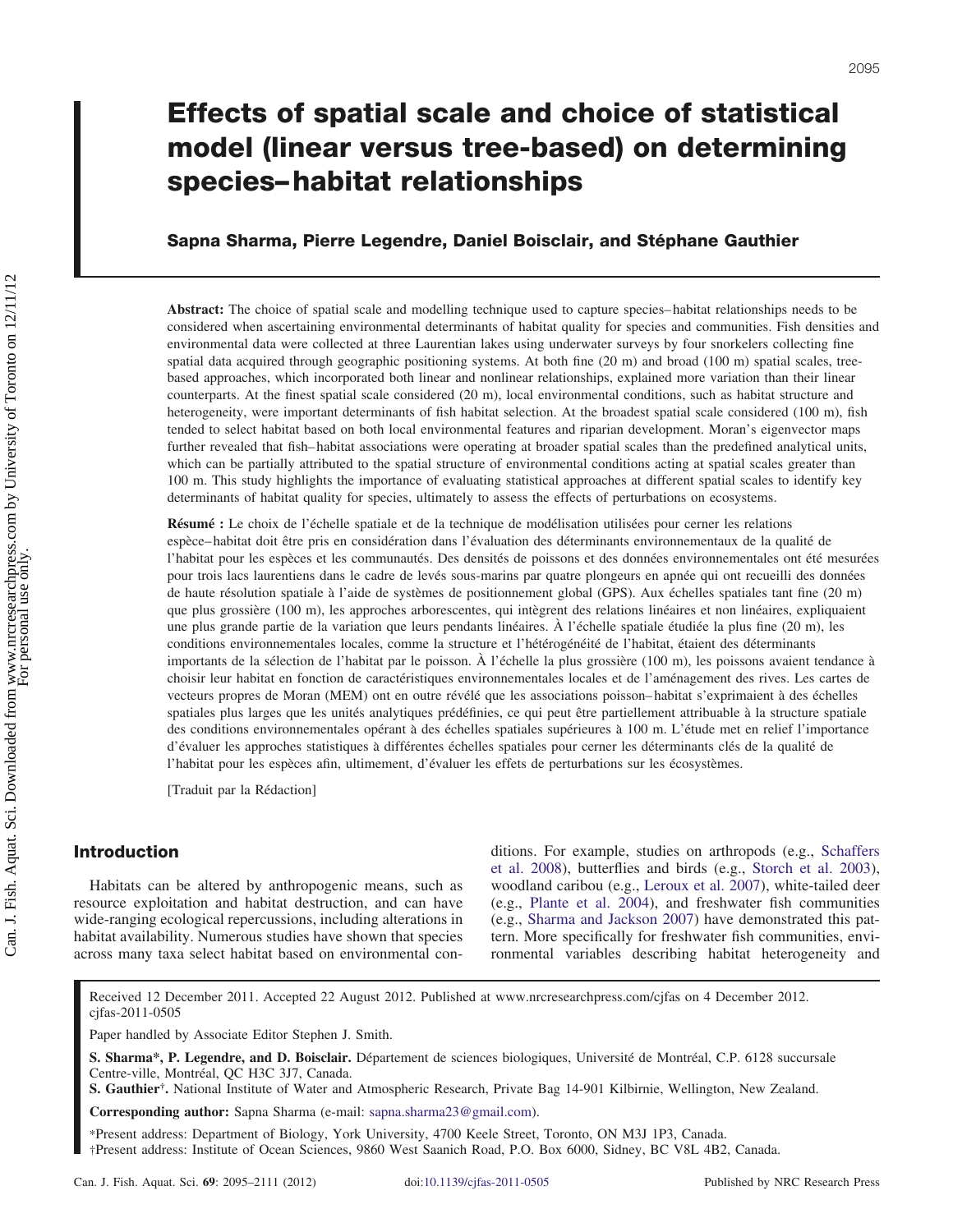riparian development have been used to explain the ecological niche of fish communities. Complex habitat structure and heterogeneity have been shown to increase diversity in fish communities [\(MacRae and Jackson 2001;](#page-11-2) [Mayo and Jackson](#page-11-3) [2006\)](#page-11-3), whereas decreased integrity of the riparian zone has been negatively related to diversity in the fish community [\(Meador and Goldstein 2003\)](#page-11-4).

Species respond to environmental conditions and select habitat at different spatial scales. In this study, spatial scale is defined as the size of the units used during statistical analyses (analytical units) that correspond to the sampling sites at which species and habitat data are collected [\(Dungan et al.](#page-10-0) [2002;](#page-10-0) [Fortin and Dale 2005;](#page-11-5) [Brind'Amour and Boisclair](#page-10-1) [2006\)](#page-10-1). Depending upon spatial scale, apparent species–habitat associations may vary, thereby providing more detailed understanding of the underlying biological processes driving species distributions. Numerous studies highlight the importance of examining species–habitat relationships at different spatial scales to detect patterns of habitat selection (e.g., [Graf](#page-11-6) [et al. 2005;](#page-11-6) [Huettmann and Diamond 2006;](#page-11-7) [Guisan et al.](#page-11-8) [2007](#page-11-8)*a*). For example, [Plante et al. \(2004\)](#page-11-1) related white-tailed deer (*Odocoileus virginianus*) distribution to landscape features at both the 500 m and 1 km scale and found that deer were selecting habitat features at the broader spatial scale. [Thompson et al. \(2001\)](#page-12-3) examined habitat selection of longnose dace (*Rhinichthys cataractae*) at three hierarchical spatial scales. Significant relationships between longnose dace and their abiotic and biotic environment were only found at the secondary and tertiary (finer) scales [\(Thompson et al. 2001\)](#page-12-3). [Brind'Amour et al. \(2005\)](#page-10-2) hypothesized that species' habitat associations can be described at different spatial scales. For example, a generalist fish species that inhabits a broad ecological range should use a wide range of habitat characteristics spanning fine to broad spatial conditions owing to their ability to utilize different types of habitats. Conversely, a specialist fish species that typically uses a narrow ecological range can be associated with very few spatial conditions, as specialist species tend to be adapted to specific habitat characteristics that would only be found at a few spatial scales. The distribution of species can be modelled by eigenfunctions corresponding to the habitat characterizing its ecological niche to identify the spatial scales at which the species was responding to its environmental conditions. Therefore, the distribution of the specialist species will be linked to a small range of spatial scales, represented by the few eigenfunctions modelling it [\(Brind'Amour et al. 2005\)](#page-10-2). Thus, the choice of spatial scale may yield different types of information as to the habitat features that species are selecting. The advent of spatial statistical methods, such as Moran's eigenvector maps (MEMs; [Borcard and Legendre 2002;](#page-10-3) [Borcard et al. 2004;](#page-10-4) [Dray et al.](#page-10-5) [2006\)](#page-10-5), permits quantification of the size and relative importance of spatial scales acting on environmental conditions and community composition by providing a more objective approach to which spatial scales are important to species communities and their habitat. The added value of including the spatial representation of MEM variables is the ability to quantify the spatial dependency at multiple spatial scales.

Species habitat selection can be characterized in several ways. If species are highly mobile, resource selection functions are useful, as species occurrence is designated by available and locations used by species and are commonly used in wildlife ecology (e.g., [Boyce et al. 2002;](#page-10-6) [Manly et al. 2002;](#page-11-9) [Lele and Keim 2006\)](#page-11-10). For species that are not as highly mobile, ecological niche models have often been used to characterize habitat use by species and communities based on a suite of biologically relevant environmental conditions (e.g., [Ferrier et al.](#page-11-11) [2007;](#page-11-11) [Araújo and New 2007;](#page-10-7) [Elith and Leathwick 2009\)](#page-10-8).

The ability to develop ecological niche models with high explanatory power is imperative to understanding the importance of environmental conditions and habitat selection of species in an effort to ultimately assess the effects of perturbations and develop conservation and adaptive management strategies for ecosystems. As statistical approaches differ in their ability to model relationships, an evaluation of different statistical approaches can provide insight into which approach is most appropriate for the biological question being asked at both the species and community levels [\(Guisan and Zimmermann](#page-11-12) [2000;](#page-11-12) [Elith et al. 2006;](#page-10-9) [Sharma and Jackson 2008\)](#page-12-4). Numerous studies have compared a suite of statistical approaches (e.g., [Elith et al. 2006;](#page-10-9) [Lawler et al. 2006;](#page-11-13) [Prasad et al. 2006;](#page-12-5) [Cutler](#page-10-10) [et al. 2007;](#page-10-10) [Guisan et al. 2007](#page-11-14)*b*; [Peters et al. 2007;](#page-11-15) [Elith and](#page-10-8) [Leathwick 2009;](#page-10-8) [Knudby et al. 2010;](#page-11-16) [Oppel and Huettmann](#page-11-17) [2010;](#page-11-17) [Drew et al. 2011;](#page-10-11) [Evans et al. 2011;](#page-10-12) [Hardy et al. 2011\)](#page-11-18), including linear models, generalized linear models, generalized additive models, classification and regression trees [\(Breiman et al. 1984;](#page-10-13) [De'ath and Fabricius 2000\)](#page-10-14), multivariate regression trees [\(De'ath 2002\)](#page-10-15), and other models such as Maxent [\(Phillips et al. 2006;](#page-11-19) [Phillips and Dudik 2008\)](#page-11-20), multiadaptive regression splines (MARS; [Friedman 2001;](#page-11-21) [Leathwick et al. 2005\)](#page-11-22), boosted regression trees [\(De'ath 2007;](#page-10-16) [Buhlmann 2004;](#page-10-17) [Elith et al. 2008\)](#page-10-18), bagging regression trees [\(Breiman 1996;](#page-10-19) [Buhlmann 2004\)](#page-10-17), and random forest methods [\(Breiman 2001;](#page-10-20) [Evans et al. 2011\)](#page-10-12). Typically in comparisons where tree-based approaches were included, they generally performed better than many of the other methods. Among tree-based approaches, random forests are considered to be superior (e.g., [Lawler et al. 2006;](#page-11-13) [Prasad et al. 2006;](#page-12-5) [Knudby](#page-11-16) [et al. 2010\)](#page-11-16). Random forests have been recently extended to consider a multivariate version [\(Segal and Xiao 2011\)](#page-12-6) and gradients [\(Ellis et al. 2012\)](#page-10-21). However, further studies on statistical comparisons are warranted to show which statistical approaches are best to use for species occurrence and community composition data sets.

The primary objective of our study was to ascertain which environmental determinants of habitat quality are important to fish species and communities by considering two methodological aspects: (*i*) identifying the spatial scale at which environmental processes are acting on fish species and communities and (*ii*) partitioning the linear and nonlinear relationships acting on fish species and communities. The analyses were performed at both the species and community levels, as conservation strategies are often developed for both target species and native communities. More specifically, we extended the use of MEMs to identify the spatial scales at which environmental variables are structuring fish communities without using predefined scales and used a variation partitioning framework to attribute variation to linear and nonlinear components when modelling community–habitat relationships using multivariate approaches. This study focused on modelling the relationships between littoral fish species and their environment at fine and broad spatial scales using a data set typical of those collected by aquatic ecologists.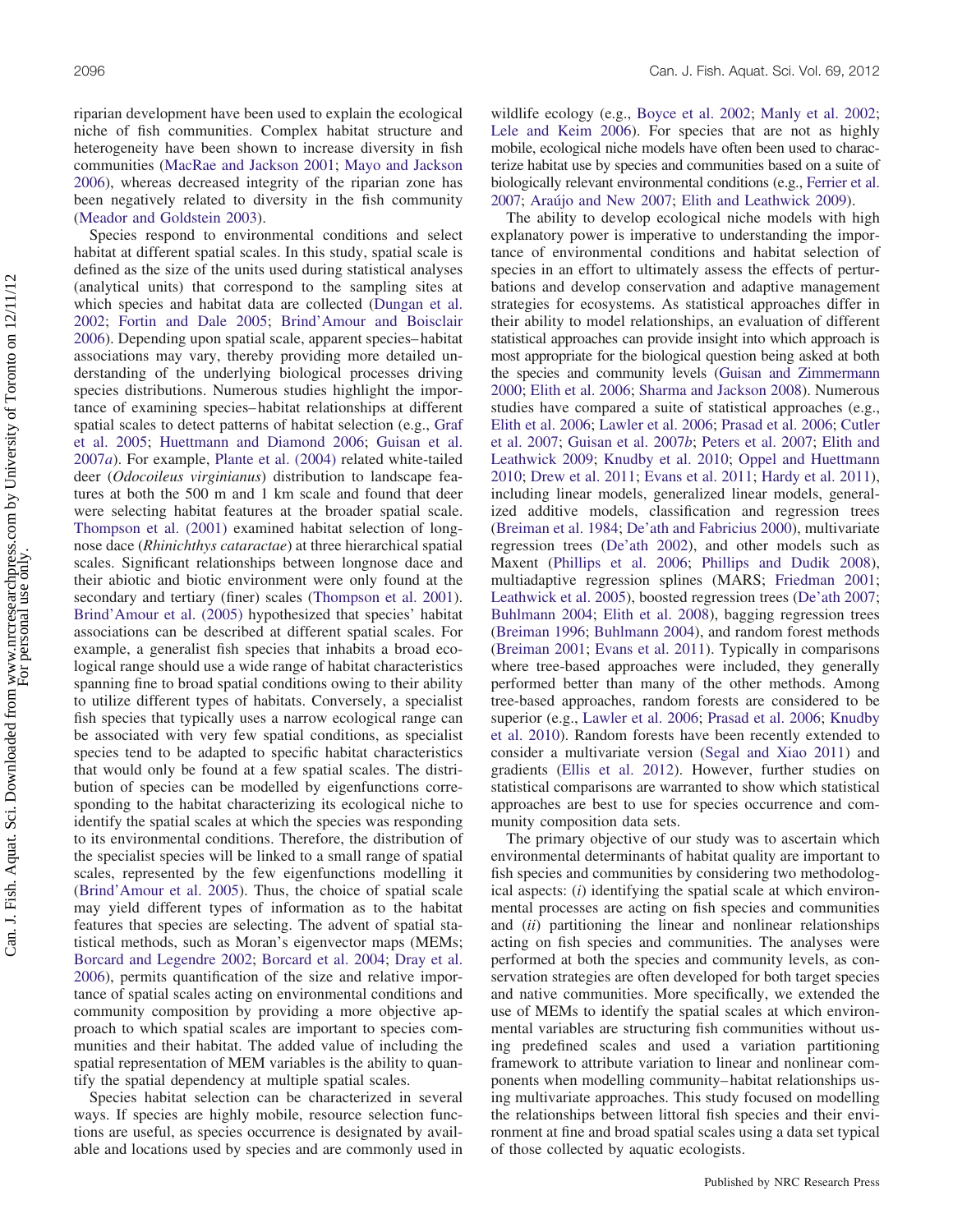<span id="page-2-0"></span>**Table 1.** Occurrence of fish (number of sections in which species is present) and maximum and mean densities of fish observed in the littoral zones of Purvis Lake, Rond Lake, and Violon Lake in July 2005 in sampling units consisting of sections 20 m long.

| Fish species                                   | Occurrence | Maximum | Mean   |
|------------------------------------------------|------------|---------|--------|
| Lake Purvis (123 sections)                     |            |         |        |
| Pumpkinseed (Lepomis gibbosus)                 | 114        | 1.11    | 0.26   |
| Rock bass (Ambloplites rupestris)              | 66         | 0.06    | 0.01   |
| Smallmouth bass (Micropterus dolomieu)         | 98         | 0.08    | 0.02   |
| Yellow perch (Perca flavescens)                | 34         | 0.04    | 0.003  |
| Lake Rond (81 sections)                        |            |         |        |
| Banded killifish (Fundulus diaphanus)          | 75         | 3.66    | 0.41   |
| Bluntnose minnow (Pimephales notatus)          | 21         | 1.00    | 0.15   |
| Goldfish (Carassius auratus)                   | 18         | 0.02    | 0.002  |
| Pumpkinseed (Lepomis gibbosus)                 | 79         | 0.54    | 0.15   |
| Smallmouth bass (Micropterus dolomieu)         | 67         | 0.07    | 0.01   |
| Lake Violon (116 sections)                     |            |         |        |
| Creek chub (Semotilus atromaculatus)           | 4          | 0.05    | 0.001  |
| Fathead minnow ( <i>Pimephales promelas</i> )  | 16         | 0.01    | 0.001  |
| Golden shiner (Notemigonus crysoleucas)        | 54         | 0.26    | 0.02   |
| Pearl dace (Margariscus margarita)             | 66         | 0.26    | 0.01   |
| Pumpkinseed (Lepomis gibbosus)                 | 104        | 1.05    | 0.09   |
| Walleye (Sander vitreus)                       | 4          | 0.02    | 0.0002 |
| White sucker ( <i>Catostomus commersonii</i> ) | 20         | 0.03    | 0.001  |

**Note:** The minimum densities of all fish in all lakes was zero.

In this study, we limited our comparison to linear (multiple linear regression and redundancy analysis) and tree-based (regression tree and multivariate regression trees) models at different spatial scales to identify important environmental variables structuring fish species and communities. Linear approaches are often used to relate environmental conditions to species occurrence [\(Sharma et al. 2008\)](#page-12-7). Tree-based approaches can be beneficial to use with data sets that exhibit linear and nonlinear relationships between predictor variables, high-order interactions, and multicollinearity, and they are generally faster and more accurate than traditional linear approaches [\(Breiman et al. 1984;](#page-10-13) [De'ath and Fabricius 2000\)](#page-10-14). We limited our comparison to the aforementioned approaches for several reasons: (*i*) multivariate versions were available for both linear and tree-based methods; (*ii*) direct identification of important predictor variables was possible; (*iii*) to permit quantification of the importance of fine to broad spatial scales using a variation partitioning framework in conjunction with MEMs; and (*iv*) to allow us to quantify and partition the variation attributed to linear and nonlinear processes acting on fish communities, thereby presenting a unique contribution to the literature.

### **Methods**

#### **Study lakes**

Our study focused on the littoral zone of three lakes of comparable sizes located in the Quebec Laurentian region: Purvis Lake (45.99°N, 74.09°W), Rond Lake (45.95°N, 74.14°W), and Violon Lake (45.94°N, 74.09°W). Fish species diversity does not tend to be high in small Laurentian lakes.

There were four and five fish species found in the littoral regions of Purvis and Rond Lakes, respectively, in July 2005. The fish community in Violon Lake comprised seven species [\(Table 1\)](#page-2-0).

Purvis Lake has a surface area of 19.1 ha, a perimeter of 2.4 km, and a mean depth of 7.6 m. It is a dystrophic lake with a single tributary. Human development around the perimeter of Purvis Lake is intermediate, with 27 cottages. The littoral zone of Purvis Lake is characterized by a diversity of habitats, including sandy beaches, rocky substrate, woody debris, and patches of macrophytes. Rond Lake has a surface area of 16.6 ha, a perimeter of 1.6 km, and a mean depth of 7.2 m. Rond Lake is highly developed and presently hosts 314 cottages. The littoral zone of Rond Lake is relatively homogenous and dominated by weed beds. The surface area of Violon Lake is 15.5 ha, the perimeter is 2.5 km, and the mean depth is 7.3 m. Of the three lakes, Violon Lake is the least developed and is home to 3 cottages. Violon Lake is characterized by the presence of numerous dead trees and high coverage of woody debris and macrophytes, which are commonly removed by cottage owners [\(Table 2\)](#page-3-0).

#### **Characterization of the fish community**

The littoral zone fish community was described by conducting three surveys in each lake. The three surveys were completed during the day between 1000 and 1600 h of July 2005. Please see [Brind'Amour and Boisclair \(2006\)](#page-10-1) for a complete description of the sampling methodology. The surveys conducted in this study were a modified form of the visual approach used by [Brind'Amour and Boisclair \(2006\).](#page-10-1) Our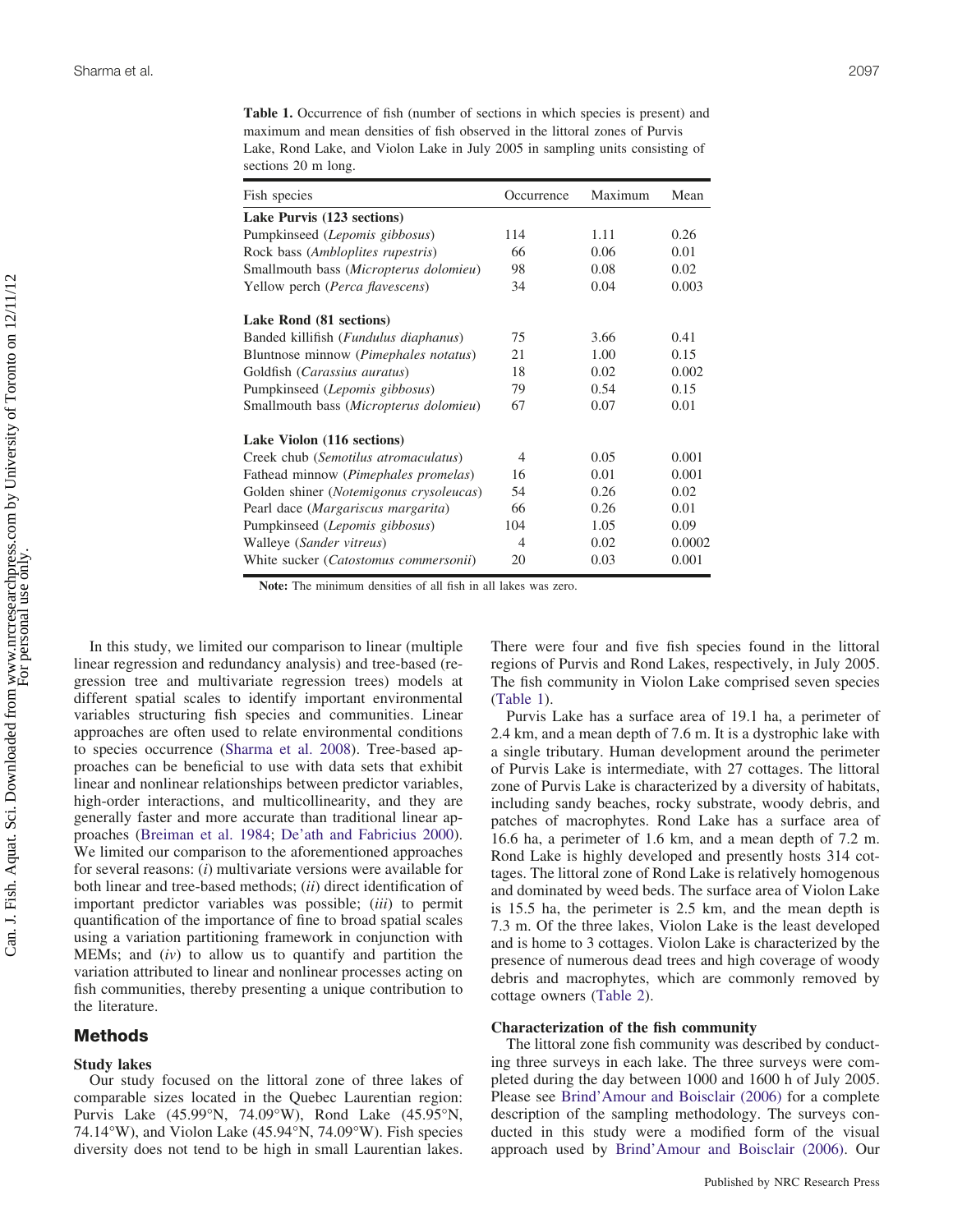<span id="page-3-0"></span>**Table 2.** Mean environmental conditions observed in the littoral zones of Purvis Lake, Rond Lake, and Violon Lake, in July 2005 in sampling units consisting of sections 20 m long.

|                                                | Purvis   | Rond     | Violon |
|------------------------------------------------|----------|----------|--------|
| Variable                                       | Lake     | Lake     | Lake   |
| Depth at 10 m from                             | 2.9      |          | 4.8    |
| shoreline (m)                                  |          |          |        |
| Bottom slope $(°)$                             | 16       | 10.7     | 24.9   |
| Clay substrate $(\%)$                          | $\Omega$ | 0.7      | 0.04   |
| Silt substrate $(\%)$                          | 59.5     | 73.1     | 58.7   |
| Sand substrate $(\% )$                         | 5.2      | 19.4     | 2.7    |
| Gravel substrate $(\% )$                       | 0.3      | 2.4      | 0.5    |
| Pebble substrate $(\%)$                        | 0.3      | 0.1      | 0.1    |
| Cobble substrate $(\% )$                       | 0.6      | 0.1      | 3.7    |
| Boulder substrate $(\%)$                       | 10.6     | 1.6      | 16.2   |
| Metric boulder substrate $(\%)$                | 12.9     | 2.6      | 14.9   |
| Bedrock substrate $(\% )$                      | 10.6     | $\Omega$ | 3.1    |
| Macrophyte coverage $(\%)$                     | 38.6     | 67.9     | 10.6   |
| Woody debris $(\% )$                           | 23.2     | 0.4      | 27.3   |
| Abundance of dead tree trunks                  | 3.26     | 0.1      | 26.3   |
| Shoreline vegetation <sup><math>a</math></sup> | 3.3      |          | 3.9    |

*<sup>a</sup>*Shoreline vegetation key: 1, lawn grass; 2, natural vegetation; 3, wooded area; 4, forest.

approach involved four snorkellers (instead of the two snorkellers in [Brind'Amour and Boisclair 2006\)](#page-10-1) trained and calibrated to identify, count, and estimate the length of the fish observed during visual surveys. From a common starting point, two snorkellers surveyed the perimeter of the lake clockwise and the other two snorkellers surveyed the perimeter of the lake counterclockwise, eventually meeting after surveying approximately 50% of the perimeter of the lake. For each pair of snorkellers, one swam approximately 1 m from shore and one swam near the 2.5 m depth isobath (limit to discriminate and identify fish during the day and night in the study lakes). In contrast to the approach used by [Brind'Amour](#page-10-1) [and Boisclair \(2006\),](#page-10-1) who used painted rocks to set the limits of predefined sampling sites, in the present study all snorkellers carried a geographic positioning system (GPS) (Garmin model;  $\pm 5$  m under prevailing field conditions) that recorded their position at 1 s intervals. Snorkellers recorded the species, the number, and the length of the fish (classes of 5 cm total length) they observed together with the time of observation (hh:mm) on polyvinyl chloride tubes they wore on their forearms. Snorkellers also collected information required to estimate the volume they sampled by estimating variations of the width and the depth of the area they surveyed (at an accuracy of 25 cm based on distance to shoreline and visibility). Combining the data of the position of the snorkellers and the time noted by the GPS together with the data of the fish observed and the time of observation noted by the snorkellers permitted the estimation of the spatial distribution of fish around the complete perimeters of the lakes.

We divided the perimeter of each lake into a series of contiguous 20 m long sections. The length of 20 m sections was selected as the finest spatial scale on which models could be developed to summarize species–habitat relationships. Given the precision of the GPS used  $(\pm 5 \text{ m})$ , the maximum difference between the time at which the position of snor-

kellers and that of fish were recorded (1 min), and the mean swimming speed of snorkellers (5 m·min–1; e.g., half a perimeter of 2.5 km lake in 4 h), the potential error of the spatial position of fish at any given point of the perimeter of the lakes is taken as  $\pm 10$  m. This means that at the limit of a given 20 m section, the probability of assigning fish to the proper 20 m section is 50%. This probability reaches 75% at 5 m from the limit of a 20 m section and 100% in the centre of this section. Taken together, the probability of assigning fish to the 20 m section in which they were effectively observed is 70%. This value is taken as the worst-case scenario associated with fish position because (*i*) it assumes that the error imputable to the GPS and that associated with the time difference between the positioning of the snorkeler and the fish are always perfectly additive and (*ii*) it assumes that the swimming speed of the snorkeler is constant, while it is certainly slower (and hence, less subjected to an error due to the difference in time of the positioning of the snorkeler and the fish) when snorkellers encounter fish than when they go through a fishless area.

#### **Characterization of environmental conditions**

Corresponding to the characterization of the fish community, a suite of local and riparian environmental data were recorded for each 20 m section over the complete perimeter of the study lakes. Local habitat variables were noted and georeferenced by snorkellers within a few days of sampling for fish. Habitat variables designated as local were the slope at the bottom of the lake (estimated using the depth at a point 20 m from shore), the composition of the substrate (percent cover by nine size categories of substrate as identified by [Bouchard and](#page-10-22) [Boisclair \(2008\)](#page-10-22) from clay to bedrock), the percent cover of macrophytes, and the number of dead trees with trunk diameters greater than 15 cm. Riparian habitat variables were estimated from a boat following the shoreline. Riparian habitat variables were all categorical variables: for example, the slope of the shoreline  $(1 = 0^{\circ}-30^{\circ}, 2 = 30^{\circ}-60^{\circ}, 3 = 60^{\circ}-90^{\circ})$ , and the use of riparian zone such as the presence or absence of cottages, walls, platforms, docks, or vegetation (i.e., lawn grass, natural vegetation, wooded area, and forest).

#### **Data analyses**

Data were analysed at two spatial scales (analytical units on which statistical analyses was performed): 20 and 100 m. The largest analytical unit was an amalgamation of data in five elementary units, thus a 100 m section. Amalgamation of data was completed as follows. Fish counts and sampling volumes were summed, and the ratio of the total number of fish in a sampling volume was the density of fish in a 100 m section. Values for the slope at the bottom of the lake, composition of substrate, and the percent cover of macrophytes were averaged across the five elementary units to obtain mean conditions in a 100 m section. The number of dead trees with trunk diameters greater than 15 cm was summed for a 100 m section. Finally, the mode value of the slope of the shoreline and the use of the riparian zone were taken for each 100 m section.

For each sampling site we calculated the density of each fish species per volume sampled. Volume was calculated for each sampling site using the length of the transect, the width of the sampling area, and mean lake depth at that particular sampling site. For univariate analysis, the square-root transformation was used to attempt to achieve normality of the residuals of the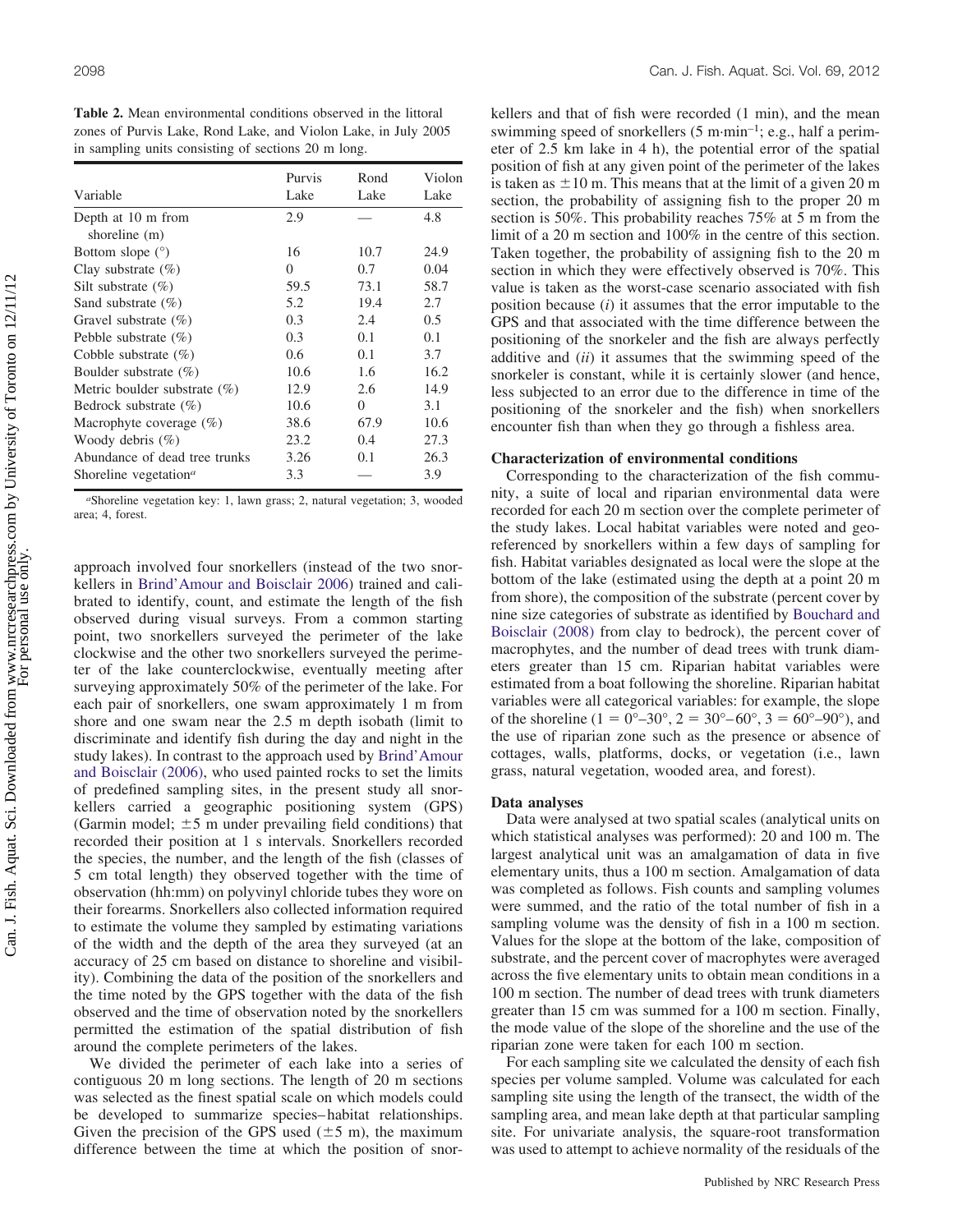response variable prior to analysis. For multivariate analyses, fish density data were subjected to the Hellinger transformation. The transformation consists of expressing each fish density as a proportion of the sum of all densities in the analytical unit and taking the square root of the resulting value [\(Legendre](#page-11-23) [and Gallagher 2001\)](#page-11-23). The square-root portion of the transformation decreases the importance of the most abundant species. This transformation is recommended for use in linear ordinations [\(Rao 1995;](#page-12-8) [Legendre and Legendre 1998;](#page-11-24) [Legendre and](#page-11-23) [Gallagher 2001\)](#page-11-23). All data analyses were performed in the R language environment [\(R Development Core Team 2010\)](#page-12-9).

Performance of environmental variables was assessed based on the proportion of the response variable's variation explained in the data set by each statistical approach  $(R<sup>2</sup>)$ . Since  $R<sup>2</sup>$  as an estimator of the proportion of variation explained is biased and increases with the number of explanatory variables even if they are random, we calculated the adjusted  $R^2$  ( $R^2_{\text{adj}}$ ), which provides unbiased estimates of the variation of the response data explained by the explanatory variables [\(Ohtani](#page-11-25) [2000,](#page-11-25) [Peres-Neto et al. 2006\)](#page-11-26). Adjusted *R*<sup>2</sup> allows a comparison of linear models composed of different numbers of predictor variables and sample sizes in a statistically unbiased manner [\(Peres-Neto et al. 2006\)](#page-11-26). However, if different transformations of the data or different measures of variation are used, the valid comparisons are between linear or tree-based methods within univariate and multivariate responses at different spatial scales [\(Anderson-Sprecher 1994\)](#page-10-23).

#### **Linear approaches**

Multiple regression assumes that the mean of the response variable can be expressed as a linear combination of known functions of the predictor variables. The "linearity" in linear models is with respect to the unknown parameters, not the predictor variables. The multivariate counterpart we adopt here is redundancy analysis (RDA), which is a canonical analysis approach [\(Legendre and Legendre 1998\)](#page-11-24). In both cases, the  $R^2$  is the proportion of the species or community variation explained by a linear combination of the environmental variables [\(Legendre and Legendre 1998\)](#page-11-24). We calculated the adjusted  $R^2$  for the linear approaches as  $R_{\text{adj}}^2 = 1 - (1 - R^2) \times [(n - 1)/(n - m - 1)],$  where *m* is the number of regressors and *n* is sample size [\(Legendre and](#page-11-24) [Legendre 1998,](#page-11-24) p. 525). For a fair comparison with tree-based models, second- and third-degree polynomials of each quantitative environmental variable were used to model curvilinear species–habitat relationships. The same suite of predictor variables together with their higher degree polynomial terms were all initially used for the univariate and multivariate models. Environmental variables were then selected using a modified forward selection procedure that corrects for highly inflated type I error and overestimated amounts of explained variation, which are classical problems of forward selection [\(Blanchet](#page-10-24) [et al. 2008\)](#page-10-24). Environmental variables that were significant at an  $\alpha$  level of 0.05 based on 999 random permutations were subsequently used in multiple regression and redundancy analysis.

#### **Tree-based approaches**

Regression trees and multivariate regression trees were used as representative approaches from the family of tree-based approaches for a statistical comparison with the linear methods. We limited our comparison to regression trees and mul-

tivariate regression trees from the large number of tree-based approaches for several reasons: (*i*) multivariate versions with known ecological applications were available for both linear and tree-based methods; (*ii*) direct identification of important predictor variables was possible; and (*iii*) the ability to quantify and partition the variation attributed to linear and nonlinear processes acting on fish communities was possible. Regression trees and multivariate regression trees iteratively divide data into two homogenous groups along the values of one of the explanatory variables in such a way that they have mutually exclusive memberships and minimize the variation (sum of squares) of the response variable(s) within the two groups. Regression trees can be constructed using continuous and (or) categorical predictor variables [\(Breiman et al. 1984;](#page-10-13) [De'ath and Fabricius 2000;](#page-10-14) [De'ath 2002\)](#page-10-15). We constructed regression trees using all environmental variables with the constraint that there was a minimum sample size of six in the groups produced at each split. The most parsimonious regression trees were selected by pruning the trees to the level where the complexity parameter minimized the cross-validation error. All regression trees were developed using the rpart package in R, and multivariate regression trees were developed in the mvpart package in R [\(Ripley 2007;](#page-12-10) [R Development Core](#page-12-9) [Team 2010\)](#page-12-9). The percent variation  $(R^2)$  explained by the regression tree using the predictor variables was calculated using  $R^2 = 1$  – relative error. The relative error is the sum, over all groups of a partition level, of the within-group sum of squares, divided by the total sum of squares of the response data.

#### **Variation partitioning of multivariate linear and tree-based approaches**

We compared the results of redundancy analyses and multivariate regression trees at both spatial scales by partitioning the variation explained by each method using the same set of predictor variables. This approach summarized the amount of variation in the fish community data that is responding linearly and nonlinearly to environmental conditions.

#### **Spatial–environmental relationships**

The distance-based MEM was used to quantify symmetric spatial structure, that is, spatial patterns that do not incorporate an assumption of directionality. MEMs are obtained by eigen decompostion of the product of a matrix of connectivity among the sites, representing the edges or links between sites, by a matrix of edge weights. These MEM variables, or eigenfunctions, are obtained from a spectral decomposition of a truncated distance matrix of the spatial relationships among sampling locations. Distance-based MEM eigenfunctions are constructed by computing the Euclidean distance among the sites (the centre of each 20 m section). In the matrix of Euclidean distances, one finds the smallest distance that maintains connections between all sites along a minimum spanning tree; this value is called the truncation distance. The distances between sites that are larger than the truncation distance are replaced by four times the truncation distance. The modified, truncated distance matrix is referred to as the neighbour matrix. A principal coordinates analysis (PCoA) is conducted on the neighbour matrix. Two-thirds of the eigenvalues produced by the PCoA will be positive. The MEM eigenfunctions modelling positive autocorrelation (i.e., eigenfunctions with Mo-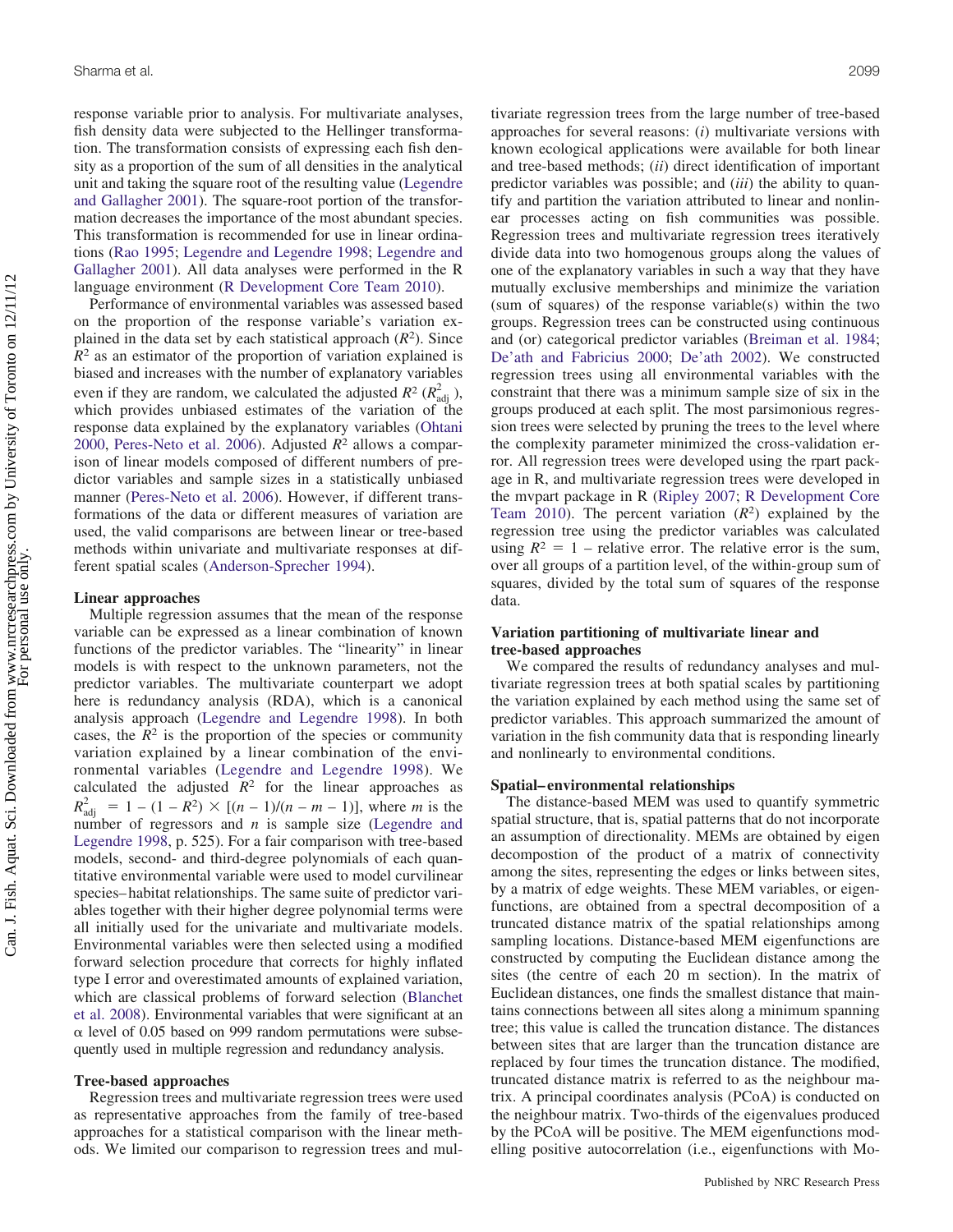<span id="page-5-0"></span>**Fig. 1.** Schematic description of the procedure used to determine the smallest spatial scale modelled by the Moran's eigenvector map variables. One counts the number of like-coloured squares (i.e., black or white) in a patch multiplied by the size of the analytical unit (20 m section). In this hypothetical example of a linearized set of sites, the finest spatial processes are acting at a scale of 60 m.



ran's I larger than the expected value) will be referred to as MEM variables and represent the spatial structure in the data set. The MEM variables will be in the form of a series of sine waves with decreasing periods that are orthogonal to one another. Finally, a linear analysis (such as redundancy analysis if the response data are multivariate and multiple linear regression if response data are univariate) is performed on the response data with a set of predictor variables (Appendix A; [Borcard and Legendre 2002;](#page-10-3) [Borcard et al. 2004\)](#page-10-4). MEM eigenfunctions describe symmetric spatial structures at all spatial scales that can be expressed by the sampling design. The first MEM variables model broad spatial structures, and subsequent MEM variables represent smaller spatial patterns. The last eigenfunctions accommodate fine-scale spatial structures (see [Borcard and Legendre 2002;](#page-10-3) [Borcard et al. 2004;](#page-10-4) [Dray et al. 2006](#page-10-5) for details).

To quantify the spatial scale at which the environmental conditions were acting on the fish community, we related four groups of environmental features to the MEM spatial descriptors: lake morphology (based on depth, slope, distance to tributary), riparian development, substrate type, and habitat complexity characteristics (percent cover of macrophytes, woody debris, and branches). We identified the significant MEM variables corresponding to each category of environmental variables using forward selection based on a significance level of 0.05 and 999 random permutations. The MEM variables explaining the most variation for each set of habitat features were plotted spatially. Spatial scale was quantified by counting the minimum number of like-coloured squares in a patch (for example, counting the continuous number of black squares) and multiplying that value by the size of the analytical unit (20 m section; [Fig. 1\)](#page-5-0). The spatial representation of MEM variables can quantify the spatial dependency at multiple spatial scales rather than a predetermined analytical unit size.

### **Results**

#### **Linear approaches**

At the fine spatial scale (20 m), the variation explained by the fish density models developed using multiple regression generally yielded low explanatory power ranging from 0% to approximately 37%. At the broad spatial scale (100 m), the explained variation of the multiple regression models ranged from 0% to approximately 84% [\(Table 3\)](#page-5-1). At the fine spatial scale, the multiple regression model explaining pumpkinseed density in Violon Lake suggests that higher densities of pumpkinseed were found in regions with intermediate coverage of boulder and clay substrate and tree trunks (Appendices B–C). At the broad spatial scale, the multiple regression model predicting rock bass density in Violon Lake suggests that

<span id="page-5-1"></span>**Table 3.** Mean explained variation (*R*2; bolded values) and the range of *R*<sup>2</sup> values for all statistical approaches (LR (multiple linear regression); RT (regression tree); RDA (redundancy analysis); and MRT (multivariate regression trees)) used to model fish density–habitat relationships in Purvis, Rond, and Violon lakes at fine (S1: 20 m) and broad (S5: 100 m) spatial scales.

| Spatial scale | Adjusted $R^2$ | LR       | RT       | RDA  | <b>MRT</b> |
|---------------|----------------|----------|----------|------|------------|
| Fine $(S1)$   | Mean           | 14.3     | 35.3     | 7.3  | 17.4       |
| Fine $(S1)$   | Minimum        | $\theta$ | $\theta$ | 3.4  | 9.9        |
| Fine $(S1)$   | Maximum        | 36.8     | 71       | 12.1 | 25.8       |
| Broad (S5)    | Mean           | 49.7     | 68.2     | 14.6 | 42.4       |
| Broad (S5)    | Minimum        | 0        | 31       | 4.7  | 39.2       |
| Broad (S5)    | Maximum        | 84       | 95.3     | 27.5 | 48.5       |

higher densities of rock bass were found in regions with high abundances of tree trunks, high percent cover of pebble substrate, and low percent cover of cobble substrate (Appendices B–C).

With respect to the fish community, the RDAs were significant at  $p < 0.05$  based on 999 random permutations and explained between 3.4% and 12.1% of the variation in density of the fish community at the fine spatial scale [\(Table 3\)](#page-5-1). Combinations of substrate type and habitat complexity variables were significant in describing the fish community in the Laurentian lakes (Appendix D). At the broad spatial scale, the RDA was significant at  $p < 0.05$  based on 999 random permutations and explained between 4.7% and 27.5% of the variation in fish community density [\(Table 3\)](#page-5-1). Combinations of substrate type, habitat complexity, and riparian habitat were significant in describing the fish community at the broad spatial scale (Appendix D).

#### **Tree-based approaches**

At the fine spatial scale, the explained variation of regression tree models ranged from 0% to 71% [\(Table 3\)](#page-5-1). For example in Lake Violon, highest densities of pumpkinseed were found in regions with low woody debris and intermediate coverage of boulder substrate, macrophytes, and tree trunks. In general, species densities tended to be highest in sites with high natural habitat heterogeneity (i.e., associated with a variety of habitat types; Appendices B–C). At the broad spatial scale, variation explained by regression tree models ranged from 31% to 95% [\(Table 3\)](#page-5-1). In Lake Purvis, high densities of rock bass were found in the littoral area characterized by a developed riparian habitat, complex habitat structure, and in substrates with a low percent cover of metric boulder [\(Fig. 2;](#page-6-0) Appendices B–C).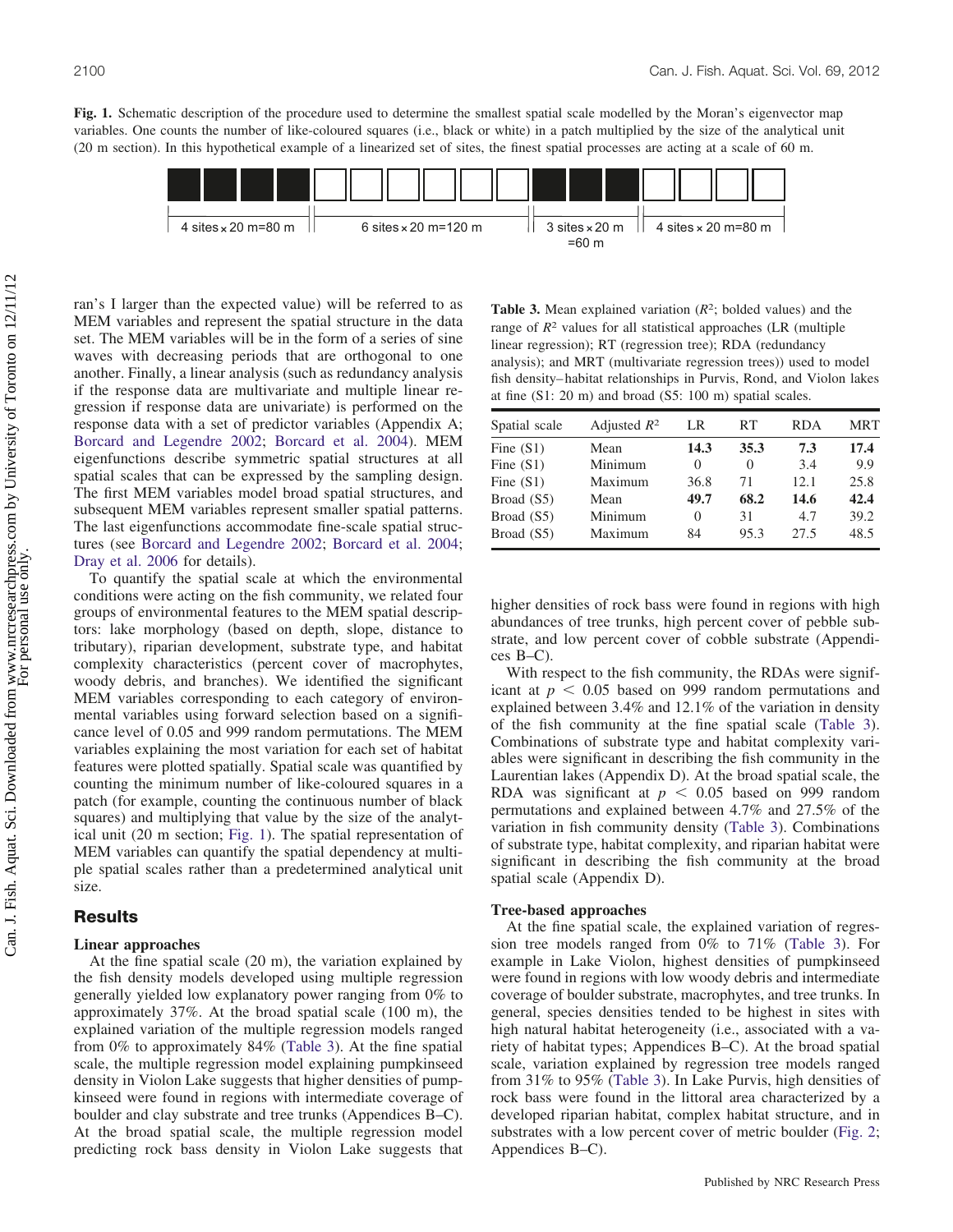<span id="page-6-0"></span>**Fig. 2.** Regression tree showing the important environmental variables explaining rock bass densities at the broad spatial scale in Purvis Lake. Rock bass densities are highest when the abundance of tree trunks is greater than 74.5 and where there are more than 1.5 cottages on a site. Rock bass densities are lowest in the presence of fewer tree trunks, intermediate substrate coverage of metric boulders, and the presence of more than three walls on a site.



At the fine spatial scale, the multivariate regression tree explained approximately 10%–26% of the variation in the fish community [\(Table 3\)](#page-5-1). Combinations of substrate and habitat complexity variables were significant in describing the fish community in the Laurentian lakes (Appendix D). At the broad spatial scale, the multivariate regression tree explained approximately 39%–48.5% of the variation in the fish community. Combinations of substrate, habitat complexity, and riparian habitat were significant in describing the fish community at the broad spatial scale (Appendix D).

#### **Comparison of statistical approaches**

At the fine and broad spatial scales, the tree-based approaches yielded higher predictive power and outperformed their linear counterparts [\(Table 3\)](#page-5-1). This indicates that there are interactions between environmental variables and that fish densities are responding in a nonlinear fashion, beyond a third-degree polynomial, to the environmental variables used in this study. Furthermore, the percent variation explained by the community level models was higher at the broad spatial scale, suggesting that the fish in the Laurentian lakes are selecting habitat features and forming community assemblages at the broad spatial scale.

On average, across lakes at the fine and broad spatial scales, 2.2% of the variation is explained uniquely by redundancy analyses. Approximately 43.4% of the variation is shared between redundancy analysis and multivariate regression trees. The remaining 54.3% of the variation is explained solely by multivariate regression trees [\(Table 4\)](#page-6-1). The shared variation represents linear relationships modelled by both the redundancy analyses and multivariate regression trees. The independent fraction explained solely by multivariate regression trees can be attributed to relationships modelled by multivariate regression trees that are not modelled by redundancy analysis, such as interactions between predictor variables and nonlinear relationships.

<span id="page-6-1"></span>**Table 4.** Percent variation  $(R_{\text{adjusted}}^2)$  explained solely by redundancy analysis, multivariate regression trees, and shared variation between redundancy analysis (RDA) and multivariate regression trees (MRT) for fine and broad spatial scales in Purvis, Rond, and Violon lakes.

|        | % variation      |                      |                      |        |       |  |  |  |
|--------|------------------|----------------------|----------------------|--------|-------|--|--|--|
| Lake   | Spatial<br>scale | Unique<br><b>RDA</b> | Unique<br><b>MRT</b> | Shared | Total |  |  |  |
| Purvis | S1               | 1.9                  | 8.6                  | 1.3    | 11.8  |  |  |  |
| Purvis | S <sub>5</sub>   | 4.9                  | 15.4                 | 15.1   | 35.4  |  |  |  |
| Rond   | S1               | $-0.8$               | 7.4                  | 18.5   | 25.1  |  |  |  |
| Rond   | S5               | $-8$                 | 18.2                 | 21.3   | 31.5  |  |  |  |
| Violon | S1               | 1.2                  | 5                    | 11.4   | 17.6  |  |  |  |
| Violon | S5               | $-3.4$               | 22.2                 | 26.4   | 45.2  |  |  |  |

**Note:** All  $R_{\text{adjusted}}^2 \leq 0$  indicate no explained variation. The values resulting from variation partitioning are not  $R^2$ , but adjusted  $R^2$ , which are unbiased estimates of the amount of variance of a response matrix **Y** explained by explanatory variables  $X$ . Adjusted  $R^2$  can take negative values when *X* explains less of the variation in *Y* than the same number of random normally distributed predictors would. Hence, negative adjusted  $R<sup>2</sup>$  are interpreted as zeros.

The environmental variables identified by the linear and the tree-based approaches tended to be a subset of one another and in other cases were not identical environmental variables (Appendices C and D). For example, at the broad spatial scale in Violon Lake, RDA identified the presence of docks, macrophyte coverage, and silt substrate as significant predictor variables of fish community composition, whereas MRT identified silt and bedrock coverage and the abundance of tree trunks as important environmental conditions structuring fish community composition.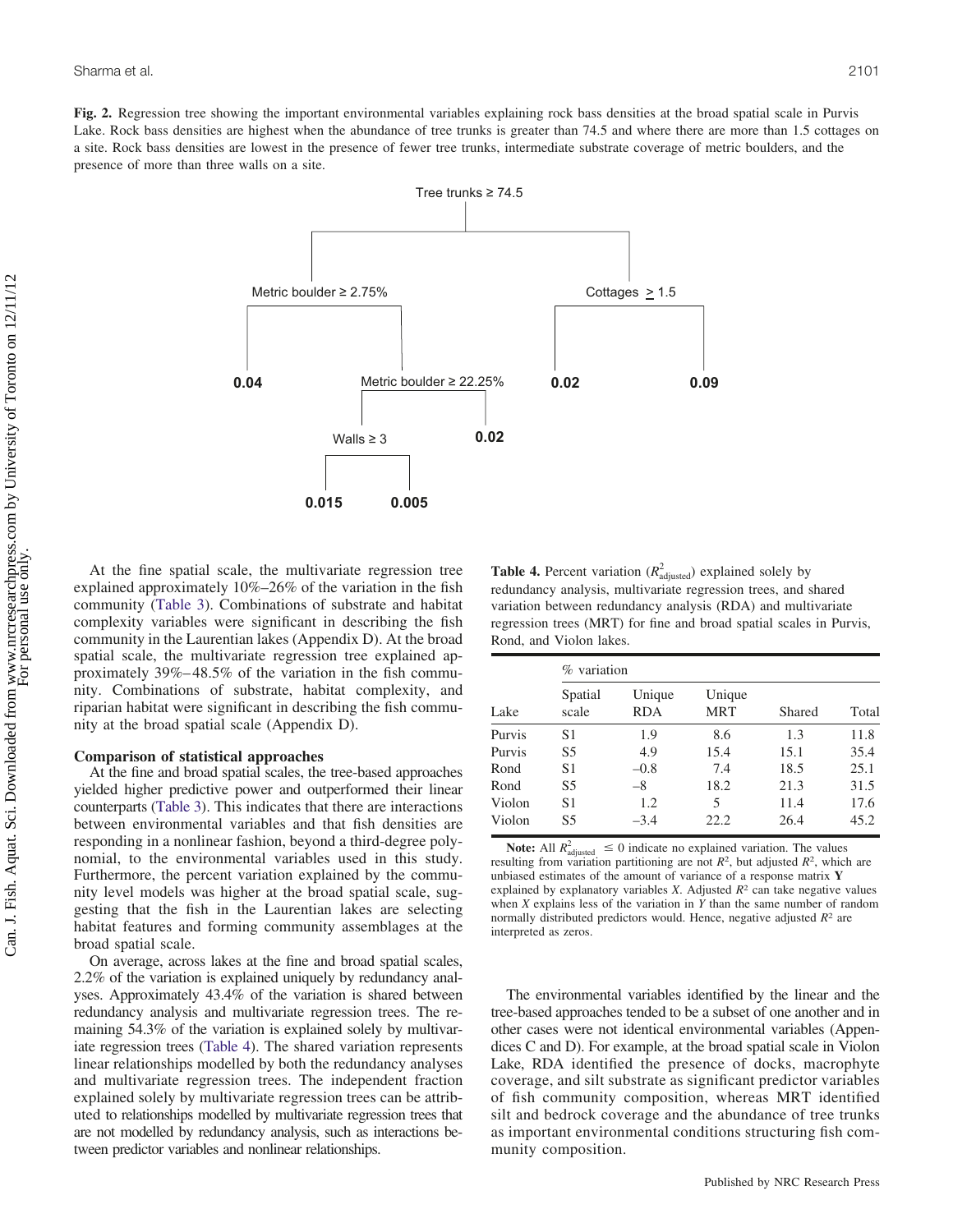|                                             | MEM $R_{\text{adi}}^2$ |              |            | First MEM $(R_{\text{adi}}^2)$ |                 |                   | First MEM (m) |            |            |
|---------------------------------------------|------------------------|--------------|------------|--------------------------------|-----------------|-------------------|---------------|------------|------------|
| Variable                                    | Purvis                 | Rond         | Violon     | Purvis                         | Rond            | Violon            | Purvis        | Rond       | Violon     |
| Lake morphology                             | 88.6                   | 90.3         | 92.3       | 3(16.8)                        | 3(26)           | 7(18.8)           | 140           | 140        | 320        |
| Riparian development                        | 56.1                   | 25.8         |            | 3(16.1)                        | 3(14.7)         | 15(2.6)           | 140           | 140        | 140        |
| Substrate composition<br>Habitat complexity | 47.7<br>84.3           | 54.8<br>38.1 | 44.8<br>59 | 6(10.7)<br>3(33.1)             | 2(8.5)<br>(4.8) | 9(4.1)<br>5(11.3) | 320<br>140    | 400<br>100 | 260<br>420 |

<span id="page-7-0"></span>**Table 5.** Adjusted percent variation ( $R_{\text{adj}}^2$ ) explained by Moran's eigenvector maps (MEMs) on lake morphology, riparian development, substrate composition, and habitat complexity in Purvis, Rond, and Violon lakes.

**Note:** The first set of columns represents the total variation explained by MEMs on the set of environmental variables  $(R<sup>2</sup><sub>adj</sub>$ ). The second set of columns represents the Moran's eigenfunction that explains the greatest amount of variation in the environmental variable, with the percent variation explained expressed in parentheses. The third set of columns represents the spatial scale (m) at which the most important Moran's eigenfunction is acting.

<span id="page-7-1"></span>**Fig. 3.** Map of Lake Purvis (*a*), Lake Violon (*b*), and Lake Rond (*c*) depicting the spatial processes modelled by (*a*) Moran's eigenvector map (MEM) variable 3, (*b*) MEM variable 5, and (*c*) MEM variable 1. Each 20 m section is represented by a square. The black and white squares represent positive and negative values, respectively. The size of the squares is proportional to the forecasted values. To determine the finest spatial scale modelled by the MEM variables, one identifies the number of like-coloured squares in a patch multiplied by the size of the analytical unit (20 m section), as depicted in [Fig. 1.](#page-5-0)



#### **Spatial–environmental relationships**

On average, across all lakes, the significant spatial descriptors generated by the MEM analyses explained 90% and 29% of the variation in lake morphology and riparian development, respectively. The MEM variables explaining the most variation in lake morphology and riparian development represented spatial processes acting at between 0.14 and 1.14 km, depending upon the lake. This suggests that variables describing lake morphology and riparian development are acting at a very broad spatial scale in Laurentian lakes [\(Table 5;](#page-7-0) [Fig. 3\)](#page-7-1).

On average, the significant spatial descriptors generated by the MEM analyses explained 49% of the variation in substrate composition. The MEM variables explaining the most variation in substrate composition represented an intermediate spatial scale acting at the range of 260–400 m [\(Table 5;](#page-7-0) [Fig. 2\)](#page-6-0). This suggests that substrate conditions tend to be spatially structured at an intermediate spatial scale if habitat is heterogenous, although this scale is larger than the broad (100 m) analytical unit used to model species–habitat relationships.

Finally, the significant spatial descriptors generated by the MEM analyses explained 60.5% of the variation in habitat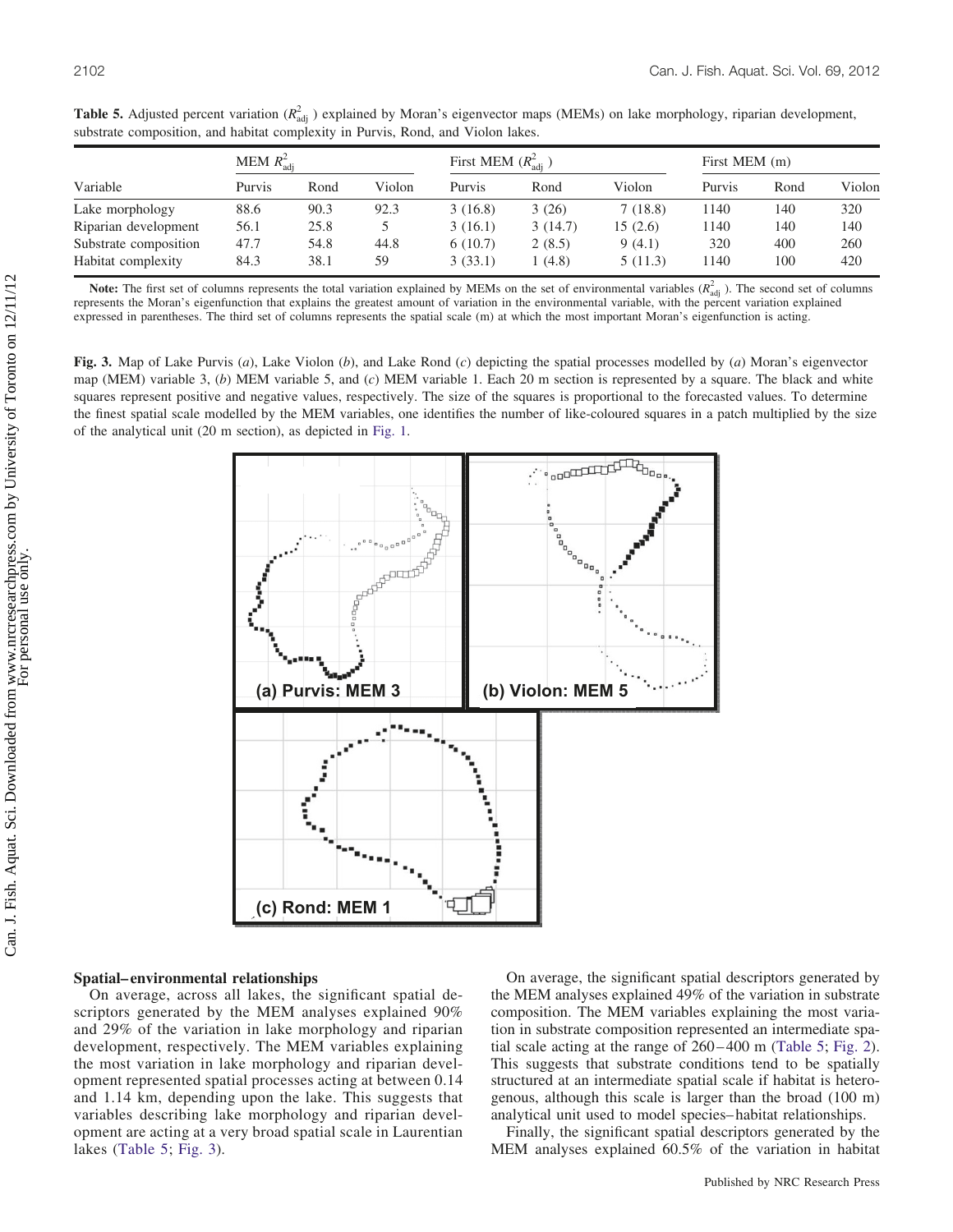Sharma et al. 2103

complexity features. In Purvis and Violon lakes, the MEM variables describing spatial processes acting at 1.14 and 0.42 km, respectively, explained the most variation in habitat complexity. In Rond Lake, MEM variable 1 explained the most variation in habitat complexity, at least at the 100 m scale, although there were only two spatially structured patches of habitat in the lake [\(Table 5;](#page-7-0) [Fig. 2\)](#page-6-0). This suggests that habitat complexity features act at a range of spatial scales depending upon the features of each lake.

### **Discussion**

#### **Comparison of statistical approaches**

The differential structural properties of a data set require the use of statistical approaches that best capture the response in the data set whilst providing information on the important environmental determinants structuring species' distributions and communities. The comparison of linear versus tree-based statistical approaches at the species and community levels provided some valuable insights into the relationships between species density and habitat. Linear methods are traditionally the most popular approaches used [\(Sharma et al. 2008\)](#page-12-7). However, we found that at both spatial scales, the tree-based approaches had higher predictive power than their linear counterparts as they explained more variation in species–habitat relationships. Variation partitioning analyses showed that multivariate regression trees captured almost all of the linear variation explained by redundancy analyses, in addition to nonlinear relationships between environmental conditions and fish density. Generally, we found that the environmental variables identified by the linear and tree-based approaches tended to be similar, but not identical. We hypothesize that the inclusion of a subset of environmental conditions in linear versus tree-based methods could be as a result of (*i*) the inclusion of only the environmental conditions exhibiting the strongest relationship with fish densities, (*ii*) the higher explanatory power of regression tree models, and (*iii*) the ability of treebased approaches to capture both linear and nonlinear relationships.

Tree-based approaches can have high predictive abilities for data sets that exhibit linear and nonlinear relationships between predictor variables, high-order interactions, and multicollinearity [\(Breiman et al. 1984;](#page-10-13) [De'ath and Fabricius 2000;](#page-10-14) [De'ath 2002\)](#page-10-15). Tree-based models produce discontinuous changes at certain points along the predictor variables and identify high-order local interactions that the linear-based approaches used in this study do not appear to accommodate. Regression trees provide clear graphical interpretations of the predictor variables and the thresholds required to attain mean densities of species and community assemblages, thereby providing insight into the interpretation of ecological patterns [\(De'ath and Fabricius 2000\)](#page-10-14). However, in some cases the output from regression trees can be unstable. The regression trees developed in our study certainly provided more ecological information as to which environmental variables are explaining the variation in fish densities. A potential drawback of tree-based approaches can be the possibility of over-fitting a model [\(Sharma et al. 2008\)](#page-12-7). However, selecting the most parsimonious regression trees by pruning the trees to the level where the complexity parameter minimized the crossvalidation error reduced that possibility in our study.

#### **Effect of spatial scale on species–habitat relationships**

For all statistical approaches, there was greater explained variation in species–habitat relationships at the broad spatial scale. Species appear to be selecting both local and riparian habitat features at broader spatial scales and only local habitat features at the finer spatial scale. This can be attributed to the broad spatial processes structuring the environmental variables used to generate the models as revealed by MEMs. Thus, a broader spatial scale may more accurately reflect the ecological processes acting on the fish community [\(Coo](#page-10-25)[per et al. 1998\)](#page-10-25). Furthermore, it is difficult to ascertain community assemblage – environmental relationships at an analytical unit of a 20 m section, as species may not be forming community assemblages at such fine spatial scales. At the broad spatial scale, however, it is possible to identify and predict community assemblage – environmental relationships with a higher degree of power. As such, we conclude that fish in these Laurentian lakes are selecting habitat features and forming community assemblages at the broad spatial scale.

Spatial processes can be easier to detect at a broader spatial scale (larger analytical unit size) in part owing to statistical artefacts. Data in larger analytical units exhibit lower variance due to a reduction in the spread and skewness of data points [\(Bellehumeur et al. 1997;](#page-10-26) [Rossi and Nuutinen 2004\)](#page-12-11) and removal of fine-scale variation in the study (i.e., the beginning of the variogram [\(Bellehumeur and Legendre 1997;](#page-10-27) [Bellehumeur et](#page-10-26) [al. 1997;](#page-10-26) [Plante et al. 2004\)](#page-11-1)) illustrated by [Rossi and Nuutinen](#page-12-11) [\(2004\).](#page-12-11) Further investigation of spatial–environmental relationships using MEM analyses in the study lakes revealed, however, that the environmental features used to model fish density were structured at spatial scales larger than a 100 m section. Identifying the size of the spatial scale at which environmental conditions are operating would not have been quantifiable prior to the advent of spatial statistical methods [\(Borcard and Legendre 2002;](#page-10-3) [Dray et al. 2006\)](#page-10-5). For example, habitat features describing lake morphology and riparian development tended to be predominately spatially structured at very broad spatial scales (e.g.,  $>1.1$  km in Purvis Lake). Conversely, substrate composition features tended to be spatially structured at intermediate spatial scales, whereas habitat complexity features were spatially structured at a range of spatial scales depending upon habitat heterogeneity in the lake, yet at a scale still greater than the largest analytical unit used in the study. The analyses suggested that the spatial structure of the environmental characteristics may be a strong contributor to fish selecting habitat at broader spatial scales, rather than purely due to a statistical artefact [\(Brind'Amour](#page-10-2) [et al. 2005\)](#page-10-2).

It is most likely that spatial correlation (sensu stricto) is present in the environmental variables, but not in the fish data if the observers were careful not to count the same individual fish in two adjacent sections. There may still be spatial structure ("spatial correlation", not "spatial autocorrelation") in the fish data, but that will be due to environmental control over the species distributions, an effect known as induced spatial dependence. However, simulation studies have shown that when spatial correlation is present in only one of the two variables under study (response, explanatory), tests of significance have correct levels of type I error [\(Legendre et al. 2002\)](#page-11-27). Therefore, if spatial correlation was present in both the response and explanatory variable(s) using MEM as covariables, spatial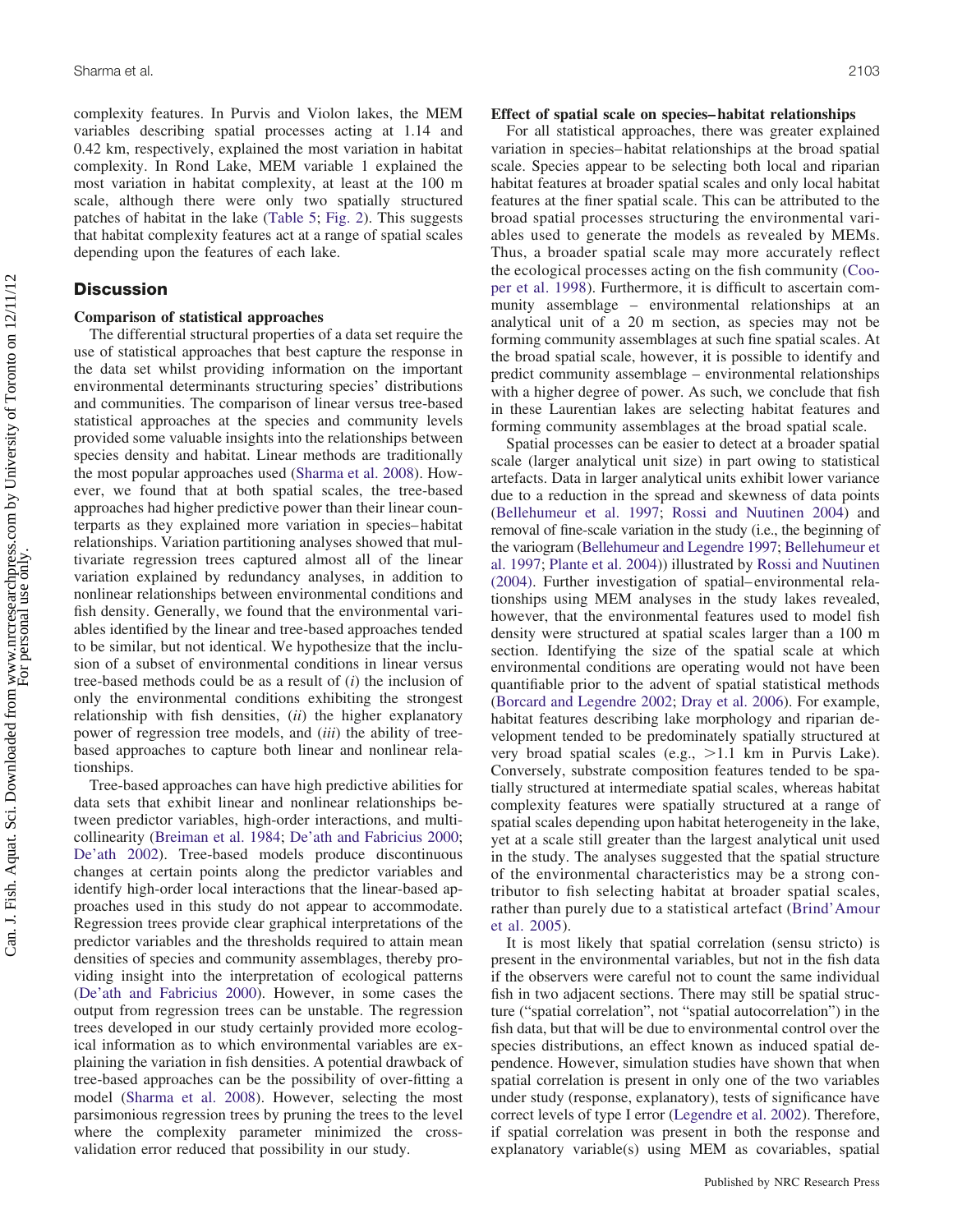correlation would be effectively corrected for in the results of the significance test [\(Peres-Neto and Legendre 2010\)](#page-11-28).

#### **Littoral fish assemblages**

The fish–habitat relationships ascertained in this study reveal the environmental conditions and the interactions between them that fish are selecting in Laurentian lakes. For example, pumpkinseed was found in all the study lakes at high densities. In Rond Lake, at the 20 m spatial scale, more variation in pumpkinseed density was explained by the regression tree at the 100 m spatial scale (90%) than at the 20 m spatial scale (51.6%). Generally, pumpkinseed was associated with silt substrate, which is typically positively associated with macrophyte and vegetation growth. Pumpkinseed are known to inhabit regions with submerged vegetation and a gradient of substrate types, often to accommodate their planktivorous diet [\(Scott and Crossman 1973;](#page-12-12) [Robinson et al. 1993\)](#page-12-13). The highest amount of variation explained by regression tree models for rock bass densities was in Purvis Lake at the 100 m spatial scale (95.3%) compared with 60.6% variation explained at the 20 m spatial scale. The highest densities of rock bass were found in the littoral area characterized by a developed shoreline and in substrates consisting of boulder and silt [\(Keast et al. 1978\)](#page-11-29).

We found that yellow perch preferred shallow regions of the littoral zone with a higher percent cover of fine substrate, which is typically associated with aquatic vegetation. Our findings correspond to the habitat preferences described by [Kitchell et al. \(1977\)](#page-11-30) and [Keast et al. \(1978\),](#page-11-29) who found that yellow perch preferred sandy regions in the presence of aquatic vegetation in the littoral zone [\(Kitchell et al. 1977;](#page-11-30) [Keast et al. 1978\)](#page-11-29). The highest densities of smallmouth bass were found in shallow regions of the littoral zone with moderate percent cover of metric boulder substrate, as they prefer heterogenous habitats provided by rocks [\(Scott and Crossman](#page-12-12) [1973\)](#page-12-12). Highest densities of goldfish were positively related to the number of cottages, coverage of macrophytes, and abundance of tree trunks. Goldfish are often found in water bodies with high growth of aquatic plants [\(Scott and Crossman 1973\)](#page-12-12), are associated with human presence, and continue to be released into watersheds by human-mediated means through direct stocking, fish hatcheries, aquariums, or ornamental ponds [\(Mills et al. 1993\)](#page-11-31). In Violon Lake, walleye densities were positively related to abundance of tree trunks and negatively related to high coverage of metric boulder. Adult walleye prefer extensive littoral areas of gravel or rubble on which to spawn [\(McMahon et al. 1984\)](#page-11-32), thereby avoiding areas with larger sized substrate. Furthermore, adult walleye are negatively phototaxic and during the day prefer logs or submerged vegetation [\(McMahon et al. 1984\)](#page-11-32). Thus, the overall habitat preferences exhibited by the fish in the littoral zones of the study Laurentian lakes correspond to known habitat preferences from the literature.

In Purvis, Rond, and Violon lakes, fish densities were related to both local and riparian environmental features, similar to the findings of [Brind'Amour and Boisclair \(2006\),](#page-10-1) who also found that both intrinsic (i.e., within lake) and extrinsic (i.e., outside of lake) environmental variables were significant contributors to fish habitat models. However, we also found that at the fine spatial scale, fish densities were primarily determined by local habitat variables. Environmental variables describing habitat structure and heterogeneity, such as woody debris, substrate, and vegetation, have been found to be strong contributors influencing fish community composition [\(Mayo and](#page-11-3) [Jackson 2006\)](#page-11-3). At the broad spatial scale, local environmental features such as percent cover of woody debris, silt and boulder substrates, and riparian environmental features such as riparian development were significant determinants of fish community densities. This supports the inclusion of both local and riparian environmental data in species–habitat models to improve our understanding of the nature of species–environment relationships. Although local and landscape environmental variables are generally included in studies of habitat models, riparian environmental variables, such as riparian vegetation and development, are not as commonly included. In a study conducted in river basins across the United States, [Meador and Goldstein \(2003\)](#page-11-4) found that as the integrity of the riparian zone decreased, the condition of the fish community and water quality correspondingly decreased. They further suggested that fish community structure in streams may be better indicated by riparian conditions than by land use [\(Meador and Goldstein 2003\)](#page-11-4). Therefore the inclusion of riparian conditions is integral to identifying key determinants of habitat quality for species and communities.

#### **Management Implications**

We observed several general trends across species, spatial scales, and statistical approaches. First, tree-based approaches exhibited higher predictive power than their linear counterparts in terms of predictive power, thereby improving our understanding of fish–habitat associations. Tree-based approaches were particularly useful, as they incorporated both linear and nonlinear relationships, in addition to interactions between environmental variables, in their models [\(De'ath and](#page-10-14) [Fabricius 2000;](#page-10-14) [De'ath 2002\)](#page-10-15). As such, we advocate the comparison of statistical approaches to ultimately select the statistical approach that is best suited to the properties of the data set (e.g., [Guisan and Zimmermann 2000;](#page-11-12) [Sharma et al. 2008\)](#page-12-7).

Second, the spatial scale at which ecological processes are operating within communities ought to be considered when developing science-based conservation and management strategies, including adaptive management strategies to conserve species over spatial and temporal scales [\(Cushman and Huett](#page-10-28)[mann 2010\)](#page-10-28). We found that fish–habitat associations vary across spatial scale, suggesting that managers should focus restoration efforts on both local and riparian habitat features to conserve fish populations [\(Meador and Goldstein 2003;](#page-11-4) [Brind'Amour and Boisclair 2006\)](#page-10-1). Further, the use of MEMs allows for quantification and visual identification of the spatial scale at which environmental conditions are acting within fish communities [\(Borcard et al. 2004;](#page-10-4) [Brind'Amour et al. 2005\)](#page-10-2). MEM analyses can improve our understanding of the scale and role of spatial processes acting on fish–habitat associations.

Third, fish densities were highest in regions with natural habitat heterogeneity. Habitat heterogeneity in the form of coverage of heterogeneous substrate types, macrophytes, and woody debris provide complex habitats that offer larger amounts of refuge from predators [\(MacRae and Jackson 2001;](#page-11-2) [Pratt and Fox 2001\)](#page-12-14). There is a higher likelihood of removal of complex habitat structure, such as macrophytes and woody debris, as lakes are developed for anthropogenic use, further reducing refuge habitat available to fishes [\(MacRae and Jack-](#page-11-2)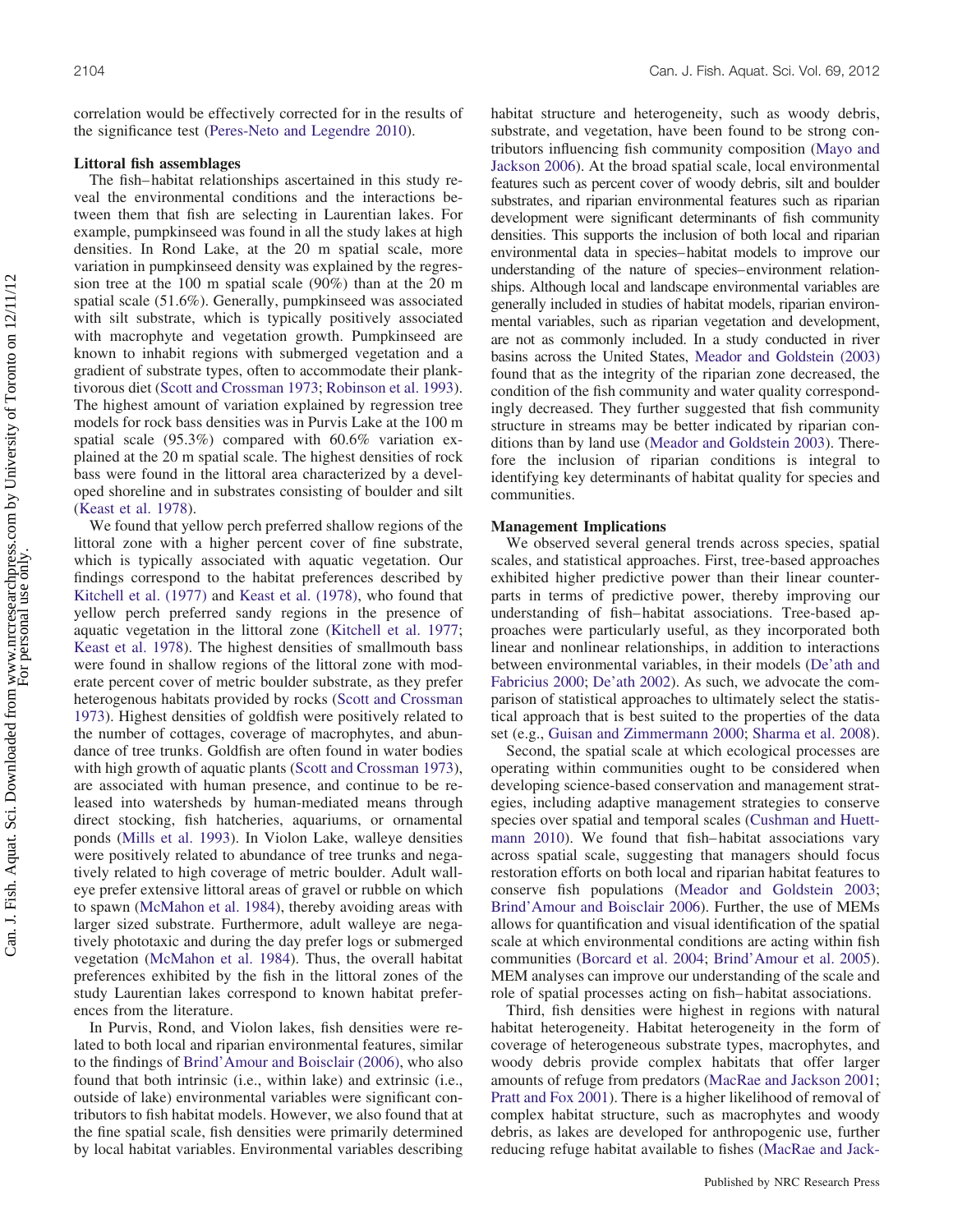[son 2001\)](#page-11-2) and thus decreasing densities of fish [\(Sass et al.](#page-12-15) [2006;](#page-12-15) [Roth et al. 2007\)](#page-12-16). This finding underscores the importance of maintaining habitat integrity to sustain native fish populations and communities and can help guide adaptive management strategies to conserve native fish populations [\(Cushman and Huettmann 2010\)](#page-10-28).

#### **Acknowledgements**

We thank Caroline Senay, Gabriel Lanthier, Ariane Cantin, Marie-Christine Lacroix, Marie-Eve Talbot, Jacques Mercier, and Pascale Gibeau for valuable field assistance. In addition, we thank Miquel De Caceres Ainsa, Marie-Hélène Ouellette, Pedro Peres-Neto, and Gabriel Lanthier for helpful discussions. We thank Rolf Vinebrooke, Stephen Smith, Falk Huettmann, and two anonymous reviewers for comments that greatly improved the manuscript. Financial support was provided by GRIL Fellowship (Groupe de recherche interuniversitaire en limnologie) to Sapna Sharma and Natural Sciences and Engineering Research Council of Canada (NSERC) research funds to Daniel Boisclair and Pierre Legendre.

### **References**

- <span id="page-10-23"></span>Anderson-Sprecher, R. 1994. Model comparisons and R<sup>2</sup>. Am. Sci. **48**: 113–117.
- <span id="page-10-7"></span>Araújo, M.B., and New, M. 2007. Ensemble forecasting of species distributions. Trends Ecol. Evol. **22**(1): 42–47. doi[:10.1016/](http://dx.doi.org/10.1016/j.tree.2006.09.010) [j.tree.2006.09.010.](http://dx.doi.org/10.1016/j.tree.2006.09.010) PMID[:17011070.](http://www.ncbi.nlm.nih.gov/pubmed/17011070)
- <span id="page-10-27"></span>Bellehumeur, C., and Legendre, P. 1997. Aggregation of sampling units: an analytical solution to predict variance. Geogr. Anal. **29**(3): 258–266. doi[:10.1111/j.1538-4632.1997.tb00961.x.](http://dx.doi.org/10.1111/j.1538-4632.1997.tb00961.x)
- <span id="page-10-26"></span>Bellehumeur, C., Legendre, P., and Marcotte, D. 1997. Variance and spatial scales in a tropical rain forest: changing the size of sampling units. Plant Ecol. **130**(1): 89–98. doi[:10.1023/A:](http://dx.doi.org/10.1023/A%3A1009763830908) [1009763830908.](http://dx.doi.org/10.1023/A%3A1009763830908)
- <span id="page-10-24"></span>Blanchet, F.G., Legendre, P., and Borcard, D. 2008. Forward selection of explanatory variables. Ecology, **89**(9): 2623–2632. doi: [10.1890/07-0986.1.](http://dx.doi.org/10.1890/07-0986.1) PMID[:18831183.](http://www.ncbi.nlm.nih.gov/pubmed/18831183)
- <span id="page-10-3"></span>Borcard, D., and Legendre, P. 2002. All-scale spatial analysis of ecological data by means of principal coordinates of neighbour matrices. Ecol. Model. **153**(1–2): 51–68. doi[:10.1016/S0304-](http://dx.doi.org/10.1016/S0304-3800(01)00501-4) [3800\(01\)00501-4.](http://dx.doi.org/10.1016/S0304-3800(01)00501-4)
- <span id="page-10-4"></span>Borcard, D., Legendre, P., Avois-Jacquet, C., and Tuomisto, H. 2004. Dissecting the spatial structure of ecological data at multiple scales. Ecology, **85**(7): 1826–1832. doi[:10.1890/03-3111.](http://dx.doi.org/10.1890/03-3111)
- <span id="page-10-22"></span>Bouchard, J., and Boisclair, D. 2008. The relative importance of local, lateral, and longitudinal variables on the development of habitat quality models for a river. Can. J. Fish. Aquat. Sci. **65**(1): 61–73. doi[:10.1139/f07-140.](http://dx.doi.org/10.1139/f07-140)
- <span id="page-10-6"></span>Boyce, M.S., Vernier, P.R., Nielsen, E., and Schmiegelow, F.K.A. 2002. Evaluating resource selection functions. Ecol. Model. **157**(2–3): 281–300. doi[:10.1016/S0304-3800\(02\)00200-4.](http://dx.doi.org/10.1016/S0304-3800(02)00200-4)
- <span id="page-10-19"></span>Breiman, L. 1996. Bagging predictors. Mach. Learn. **24**(2): 123–140. doi[:10.1007/BF00058655.](http://dx.doi.org/10.1007/BF00058655)
- <span id="page-10-20"></span>Breiman, L. 2001. Random forests. Mach. Learn. **45**(1): 5–32. doi: [10.1023/A:1010933404324.](http://dx.doi.org/10.1023/A%3A1010933404324)
- <span id="page-10-13"></span>Breiman, L., Friedman, J.H., Olshen, R.A., and Stone, C.J. 1984, Classification and regression trees. Wadsworth International Group, Belmont, California.
- <span id="page-10-1"></span>Brind'Amour, A., and Boisclair, D. 2006. Effect of the spatial arrangement of habitat patches on the development of fish habitat

models in the littoral zone of a Canadian Shield lake. Can. J. Fish. Aquat. Sci. **63**(4): 737–753. doi[:10.1139/f05-249.](http://dx.doi.org/10.1139/f05-249)

- <span id="page-10-2"></span>Brind'Amour, A., Boisclair, D., Legendre, P., and Borcard, D. 2005. Multiscale spatial distribution of a littoral fish community in relation to environmental variables. Limnol. Oceanogr. **50**(2): 465–479. doi[:10.4319/lo.2005.50.2.0465.](http://dx.doi.org/10.4319/lo.2005.50.2.0465)
- <span id="page-10-17"></span>Buhlmann, P. 2004. Bagging, boosting and ensemble methods. *In* Handbook of computational statistics: concepts and methods. *Edited by* J. Gentle, W. Hardle, and Y. Mori. Springer, New York. pp. 877–907.
- <span id="page-10-25"></span>Cooper, S.D., Diehl, S., Kratz, K., and Sarnelle, O. 1998. Implications of scale for patterns and processes in stream ecology. Aust. J. Ecol. **23**(1): 27–40. doi[:10.1111/j.1442-9993.1998.tb00703.x.](http://dx.doi.org/10.1111/j.1442-9993.1998.tb00703.x)
- <span id="page-10-28"></span>Cushman, S.A., and Huettmann, F. 2010. Spatial complexity, informatics and wildlife conservation. Springer, Tokyo.
- <span id="page-10-10"></span>Cutler, D.R., Edwards, T.C., Jr, Beard, K.H., Cutler, A., Hess, K.T., Gibson, J., and Lawler, J.J. 2007. Random forests for classification in ecology. Ecology, **88**(11): 2783–2792. doi[:10.1890/07-0539.1.](http://dx.doi.org/10.1890/07-0539.1) PMID[:18051647.](http://www.ncbi.nlm.nih.gov/pubmed/18051647)
- <span id="page-10-15"></span>De'ath, G. 2002. Multivariate regression trees: a new technique for modeling species–environment relationships. Ecology, **83**: 1105– 1117.
- <span id="page-10-16"></span>De'ath, G. 2007. Boosted trees for ecological modelling and prediction. Ecology, **88**(1): 243–251. doi[:10.1890/0012-9658\(2007\)88](http://dx.doi.org/10.1890/0012-9658(2007)88%5B243%3ABTFEMA%5D2.0.CO%3B2) [\[243:BTFEMA\]2.0.CO;2.](http://dx.doi.org/10.1890/0012-9658(2007)88%5B243%3ABTFEMA%5D2.0.CO%3B2) PMID[:17489472.](http://www.ncbi.nlm.nih.gov/pubmed/17489472)
- <span id="page-10-14"></span>De'ath, G., and Fabricius, K.E. 2000. Classification and regression trees: a powerful yet simple technique for ecological data analysis. Ecology, **81**(11): 3178–3192. doi[:10.1890/0012-9658\(2000\)081](http://dx.doi.org/10.1890/0012-9658(2000)081%5B3178%3ACARTAP%5D2.0.CO%3B2) [\[3178:CARTAP\]2.0.CO;2.](http://dx.doi.org/10.1890/0012-9658(2000)081%5B3178%3ACARTAP%5D2.0.CO%3B2)
- <span id="page-10-5"></span>Dray, S., Legendre, P., and Peres-Neto, P. 2006. Spatial modelling: a comprehensive framework for principal coordinate analysis of neighbour matrices (PCNM). Ecol. Model. **196**(3–4): 483–493. doi[:10.1016/j.ecolmodel.2006.02.015.](http://dx.doi.org/10.1016/j.ecolmodel.2006.02.015)
- <span id="page-10-11"></span>Drew, C.A., Wiersma, Y.F., and Huetmann, F. 2011. Predictive species and habitat modelling in landscape ecology: concepts and applications. Springer, New York.
- <span id="page-10-0"></span>Dungan, J.L., Perry, J.N., Dale, M.R.T., Legendre, P., Citron-Pousty, S., Fortin, M.-J., Jakomulska, A., Miriti, M., and Rosenberg, M.S. 2002. A balanced view of scale in spatial statistical analysis. Ecography, **25**(5): 626–640. doi[:10.1034/j.1600-0587.2002.250510.x.](http://dx.doi.org/10.1034/j.1600-0587.2002.250510.x)
- <span id="page-10-8"></span>Elith, J., and Leathwick, J. 2009. Species distribution models: ecological explanation and prediction across space and time. Annu. Rev. Ecol. Evol. Syst. **40**(1): 677–697. doi[:10.1146/annurev.ecolsys.](http://dx.doi.org/10.1146/annurev.ecolsys.110308.120159) [110308.120159.](http://dx.doi.org/10.1146/annurev.ecolsys.110308.120159)
- <span id="page-10-9"></span>Elith, J., Graham, C.H., Anderson, R.P., Dudik, M., Ferrier, S., Guisan, A., Hijmans, R.J., Huettmann, F., Leathwick, J.R., Lehmann, A., Li, J., Lohmann, L., Loiselle, B.A., Manion, G., Moritz, C., Nakamura, M., Nakazawa, Y., Overton, J.M., Peterson, A.T., Phillips, S., Richardson, K., Schachetti Pereira, R., Schapire, R.E., Soberón, J., Williams, S.E., Wisz, M., and Zimmermann, N.E. 2006. Novel methods improve predictions of species' distributions from occurrence data. Ecography, **29**: 129–151. doi[:10.1111/](http://dx.doi.org/10.1111/j.2006.0906-7590.04596.x) [j.2006.0906-7590.04596.x.](http://dx.doi.org/10.1111/j.2006.0906-7590.04596.x)
- <span id="page-10-18"></span>Elith, J., Leathwick, J.R., and Hastie, T. 2008. A working guide to boosted regression trees. J. Anim. Ecol. **77**(4): 802–813. doi: [10.1111/j.1365-2656.2008.01390.x.](http://dx.doi.org/10.1111/j.1365-2656.2008.01390.x) PMID[:18397250.](http://www.ncbi.nlm.nih.gov/pubmed/18397250)
- <span id="page-10-21"></span>Ellis, N., Smith, S., and Pitcher, C. 2012. Gradient forests: calculating importance gradients on physical predictors. Ecology, **93**(1): 156– 168. doi[:10.1890/11-0252.1.](http://dx.doi.org/10.1890/11-0252.1) PMID[:22486096.](http://www.ncbi.nlm.nih.gov/pubmed/22486096)
- <span id="page-10-12"></span>Evans, J.S., Murphy, M.A., Holden, Z.A., and Cushman, S.A. 2011. Modelling species distribution and change using random forest. *In*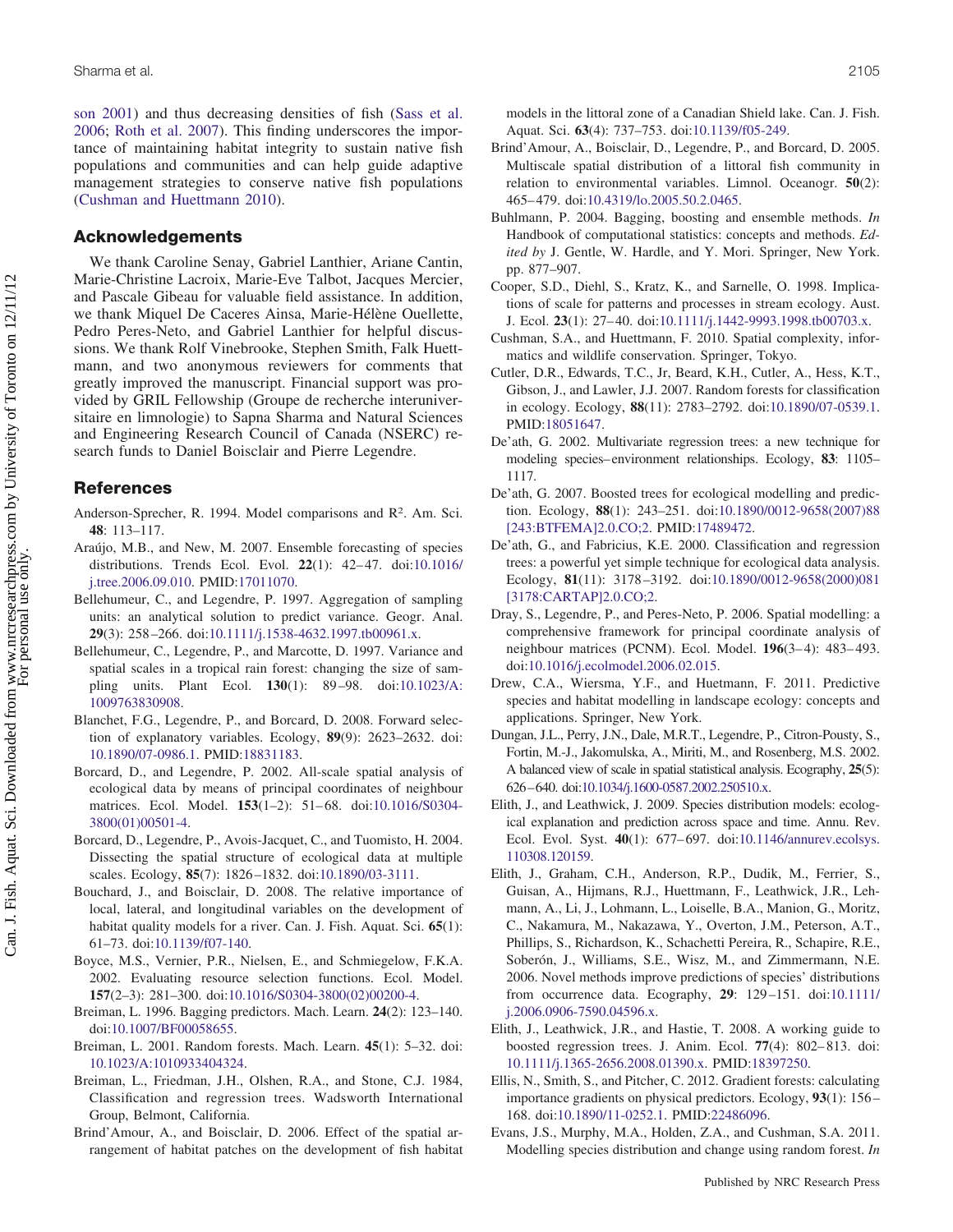<span id="page-11-1"></span>Predictive species and habitat modeling in landscape ecology. *Edited by* C.A. Drew, Y.F. Wiersma, and F. Huettmann. Springer, New York. pp. 139–159.

- <span id="page-11-11"></span>Ferrier, S., Manion, G., Elith, J., and Richardson, K. 2007. Using generalized dissimilarity modelling to analyse and predict patterns of beta diversity in regional biodiversity assessment. Divers. Distrib. **13**(3): 252–264. doi[:10.1111/j.1472-4642.2007.00341.x.](http://dx.doi.org/10.1111/j.1472-4642.2007.00341.x)
- <span id="page-11-5"></span>Fortin, M.-J., and Dale, M.R.T. 2005. Spatial analysis: a guide for ecologists. Cambridge University Press, Cambridge.
- <span id="page-11-21"></span>Friedman, J.H. 2001. Greedy function approximation: a gradient boosting machine. Ann. Stat. **29**(5): 1189–1232. doi[:10.1214/aos/](http://dx.doi.org/10.1214/aos/1013203451) [1013203451.](http://dx.doi.org/10.1214/aos/1013203451)
- <span id="page-11-6"></span>Graf, R.F., Bollmann, K., Suter, W., and Bugmann, H. 2005. The importance of spatial scale in habitat models: capercaillie in the Swiss Alps. Landsc. Ecol. **20**(6): 703–717. doi[:10.1007/s10980-](http://dx.doi.org/10.1007/s10980-005-0063-7) [005-0063-7.](http://dx.doi.org/10.1007/s10980-005-0063-7)
- <span id="page-11-12"></span>Guisan, A., and Zimmermann, N.E. 2000. Predictive habitat distribution models in ecology. Ecol. Model. **135**(2–3): 147–186. doi: [10.1016/S0304-3800\(00\)00354-9.](http://dx.doi.org/10.1016/S0304-3800(00)00354-9)
- <span id="page-11-8"></span>Guisan, A., Graham, C.H., Elith, J., and Huettmann, F. 2007*a*. Sensitivity of predictive species distribution models to change in grain size. Divers. Distrib. **13**(3): 332–340. doi[:10.1111/j.1472-4642.](http://dx.doi.org/10.1111/j.1472-4642.2007.00342.x) [2007.00342.x.](http://dx.doi.org/10.1111/j.1472-4642.2007.00342.x)
- <span id="page-11-14"></span>Guisan, A., Zimmermann, N.E., Elith, J., Graham, C.H., Phillips, S., and Peterson, A.T. 2007*b*. What matters for predicting the occurrences of trees: techniques, data, or species' characteristics? Ecol. Monogr. **77**(4): 615–630. doi[:10.1890/06-1060.1.](http://dx.doi.org/10.1890/06-1060.1)
- <span id="page-11-18"></span>Hardy, S.M., Lindgren, M., Konakanchi, H., and Huettmann, F. 2011. Predicting the distribution and ecological niche of unexploited snow crab (*Chionoecetes opilio*) populations in Alaskan waters: a first open-access ensemble model. Integr. Comp. Biol. **51**(4): 608– 622. doi[:10.1093/icb/icr102.](http://dx.doi.org/10.1093/icb/icr102) PMID[:21873643.](http://www.ncbi.nlm.nih.gov/pubmed/21873643)
- <span id="page-11-7"></span>Huettmann, F., and Diamond, A.W. 2006. Large-scale effects on the spatial distribution of seabird in the Northwest Atlantic. Landsc. Ecol. **21**(7): 1089–1108. doi[:10.1007/s10980-006-7246-8.](http://dx.doi.org/10.1007/s10980-006-7246-8)
- <span id="page-11-29"></span>Keast, A., Harker, J., and Turnbull, D. 1978. Nearshore fish habitat utilization and species associations in Lake Opinicon (Ontario, Canada). Environ. Biol. Fishes, **3**(2): 173–184. doi[:10.1007/](http://dx.doi.org/10.1007/BF00691941) [BF00691941.](http://dx.doi.org/10.1007/BF00691941)
- <span id="page-11-30"></span>Kitchell, J.F., Johnson, M.G., Minns, C.K., Loftus, K.H., Greig, L., and Olver, C.M. 1977. Percid habitat: the river analogy. J. Fish. Res. Board Can. **34**(10): 1936–1940. doi[:10.1139/f77-259.](http://dx.doi.org/10.1139/f77-259)
- <span id="page-11-16"></span>Knudby, A., Brenning, A., and LeDrew, E. 2010. New approaches to modelling fish-habitat relationships. Ecol. Model. **221**(3): 503– 511. doi[:10.1016/j.ecolmodel.2009.11.008.](http://dx.doi.org/10.1016/j.ecolmodel.2009.11.008)
- <span id="page-11-13"></span>Lawler, J.J., White, D., Neilson, R.P., and Blaustein, A.R. 2006. Predicting climate-induced range shifts: model differences and model reliability. Glob. Change Biol. **12**(8): 1568–1584. doi: [10.1111/j.1365-2486.2006.01191.x.](http://dx.doi.org/10.1111/j.1365-2486.2006.01191.x)
- <span id="page-11-22"></span>Leathwick, J.R., Rowe, D., Richardson, J., Elith, J., and Hastie, T. 2005. Using multivariate adaptive regression splines to predict the distributions of New Zealand's freshwater diadromous fish. Freshw. Biol. **50**(12): 2034–2052. doi[:10.1111/j.1365-2427.2005.](http://dx.doi.org/10.1111/j.1365-2427.2005.01448.x) [01448.x.](http://dx.doi.org/10.1111/j.1365-2427.2005.01448.x)
- <span id="page-11-23"></span>Legendre, P., and Gallagher, E. 2001. Ecologically meaningful transformations for ordination of species data. Oecologia (Berl.), **129**(2): 271–280. doi[:10.1007/s004420100716.](http://dx.doi.org/10.1007/s004420100716)
- <span id="page-11-24"></span>Legendre, P., and Legendre, L. 1998. Numerical ecology. Elsevier Science B.V., Amsterdam.
- <span id="page-11-27"></span>Legendre, P., Dale, M.R.T., Fortin, M.-J., Gurevitch, J., Hohn, M., and Myers, D. 2002. The consequences of spatial structure for the

design and analysis of ecological field surveys. Ecography, **25**(5): 601–615. doi[:10.1034/j.1600-0587.2002.250508.x.](http://dx.doi.org/10.1034/j.1600-0587.2002.250508.x)

- <span id="page-11-10"></span>Lele, S.R., and Keim, J.L. 2006. Weighted distributions and estimation of resource selection probability functions. Ecology, **87**(12): 3021–3028.doi[:10.1890/0012-9658\(2006\)87\[3021:WDAEOR\]2.0.](http://dx.doi.org/10.1890/0012-9658(2006)87%5B3021%3AWDAEOR%5D2.0.CO%3B2) [CO;2.](http://dx.doi.org/10.1890/0012-9658(2006)87%5B3021%3AWDAEOR%5D2.0.CO%3B2) PMID[:17249227.](http://www.ncbi.nlm.nih.gov/pubmed/17249227)
- <span id="page-11-0"></span>Leroux, S.J., Schmiegelow, F.K.A., Cumming, S.G., Lessard, R.B., and Nagy, J. 2007. Accounting for system dynamics in reserve design. Ecol. Appl. **17**(7): 1954–1966. doi[:10.1890/06-1115.1.](http://dx.doi.org/10.1890/06-1115.1) PMID[:17974334.](http://www.ncbi.nlm.nih.gov/pubmed/17974334)
- <span id="page-11-2"></span>MacRae, P.S.D., and Jackson, D.A. 2001. The influence of smallmouth bass (*Micropterus dolomieu*) predation and habitat complexity on the structure of littoral zone fish assemblages. Can. J. Fish. Aquat. Sci. **58**: 342–351. doi[:10.1139/f00-247.](http://dx.doi.org/10.1139/f00-247)
- <span id="page-11-9"></span>Manly, B.F.J., McDonald, T.L., Thomas, D.L., and Erickson, W.P. 2002. Resource selection by animals: statistical design and analysis for field studies. 2nd ed. Springer-Verlag. New York.
- <span id="page-11-3"></span>Mayo, J.S., and Jackson, D.A. 2006. Quantifying littoral vertical habitat structure and fish community associations using underwater visual census. Environ. Biol. Fishes, **75**(4): 395–407. doi: [10.1007/s10641-005-5150-8.](http://dx.doi.org/10.1007/s10641-005-5150-8)
- <span id="page-11-32"></span>McMahon, T.E., Terrell, J.W., and Nelson, P.C. 1984. Habitat suitability information: walleye. US Fish and Wildlife Service, FWS/ OBS-82/10.56.
- <span id="page-11-4"></span>Meador, M.R., and Goldstein, R.M. 2003. Assessing water quality at large geographic scales: relations among land use, water physicochemistry, riparian condition, and fish community structure. Environ. Manage. **31**(4): 504–517. doi[:10.1007/s00267-002-2805-5.](http://dx.doi.org/10.1007/s00267-002-2805-5) PMID[:12677296.](http://www.ncbi.nlm.nih.gov/pubmed/12677296)
- <span id="page-11-31"></span>Mills, E.L., Leach, J.H., Carlton, J.T., and Secor, C.L. 1993. Exotic species in the Great Lakes: A history of biotic crises and anthropogenic introductions. J. Great Lakes Res. **19**(1): 1–54. doi: [10.1016/S0380-1330\(93\)71197-1.](http://dx.doi.org/10.1016/S0380-1330(93)71197-1)
- <span id="page-11-25"></span>Ohtani, K. 2000. Bootstrapping  $\mathbb{R}^2$  and adjusted  $\mathbb{R}^2$  in regression analysis. Econ. Model. **17**(4): 473–483. doi[:10.1016/S0264-](http://dx.doi.org/10.1016/S0264-9993(99)00034-6) [9993\(99\)00034-6.](http://dx.doi.org/10.1016/S0264-9993(99)00034-6)
- <span id="page-11-17"></span>Oppel, S., and Huettmann, F. 2010. Using a Random Forest model and public data to predict the distribution of prey for marine wildlife management. *In* Spatial information management in animal science. *Edited by* S. Cushman and F. Huettmann. Springer, Tokyo, Japan. pp. 151–163.
- <span id="page-11-28"></span>Peres-Neto, P.R., and Legendre, P. 2010. Estimating and controlling for spatial structure in the study of ecological communities. Glob. Ecol. Biogeogr. **19**(2): 174–184. doi[:10.1111/j.1466-8238.2009.](http://dx.doi.org/10.1111/j.1466-8238.2009.00506.x) [00506.x.](http://dx.doi.org/10.1111/j.1466-8238.2009.00506.x)
- <span id="page-11-26"></span>Peres-Neto, P.R., Legendre, P., Dray, S., and Borcard, D. 2006. Variance partitioning of species data matrices: estimation and comparison of fractions. Ecology, **87**(10): 2614–2625. doi: [10.1890/0012-9658\(2006\)87\[2614:VPOSDM\]2.0.CO;2.](http://dx.doi.org/10.1890/0012-9658(2006)87%5B2614%3AVPOSDM%5D2.0.CO%3B2) PMID: [17089669.](http://www.ncbi.nlm.nih.gov/pubmed/17089669)
- <span id="page-11-15"></span>Peters, J., Baets, B., Verhoest, N., Samson, R., Degroeve, S., Becker, P., and Huybrechts, W. 2007. Random forests as a tool for ecohydrological distribution modelling. Ecol. Model. **207**(2-4): 304– 318. doi[:10.1016/j.ecolmodel.2007.05.011.](http://dx.doi.org/10.1016/j.ecolmodel.2007.05.011)
- <span id="page-11-20"></span>Phillips, S.J., and Dudik, M. 2008. Modelling of species distributions with Maxent: new extensions and a comprehensive evaluation. Ecography, **31**(2): 161–175. doi[:10.1111/j.0906-7590.2008.](http://dx.doi.org/10.1111/j.0906-7590.2008.5203.x) [5203.x.](http://dx.doi.org/10.1111/j.0906-7590.2008.5203.x)
- <span id="page-11-19"></span>Phillips, S.J., Anderson, R.P., and Schapire, R.E. 2006. Maximum entropy modelling of species and geographic distributions. Ecol. Model. **190**(3–4): 231–259. doi[:10.1016/j.ecolmodel.2005.03.026.](http://dx.doi.org/10.1016/j.ecolmodel.2005.03.026)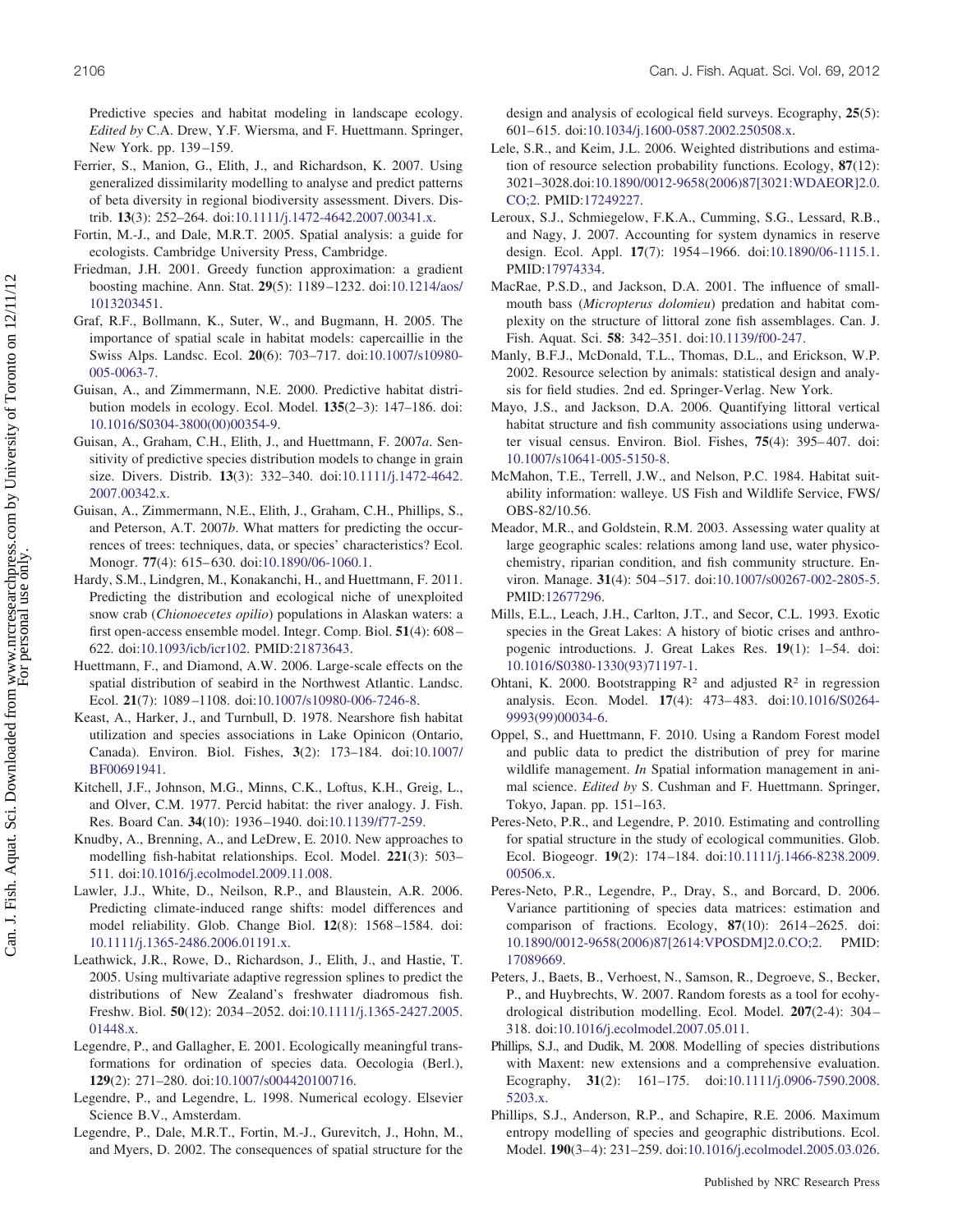- Plante, M., Lowell, K., Potvin, F., Boots, B., and Fortin, M.J. 2004. Studying deer habitat on Anticosti Island, Quebec: relating animal occurrences and forest map information. Ecol. Model. **174**(4): 387–399. doi[:10.1016/j.ecolmodel.2003.09.035.](http://dx.doi.org/10.1016/j.ecolmodel.2003.09.035)
- <span id="page-12-5"></span>Prasad, A.M., Iverson, L.R., and Liaw, A. 2006. Newer classification and regression tree techniques: Bagging and random forests for ecological prediction. Ecosystems (N.Y.), **9**(2): 181–199. doi: [10.1007/s10021-005-0054-1.](http://dx.doi.org/10.1007/s10021-005-0054-1)
- <span id="page-12-14"></span>Pratt, T.C., and Fox, M.G. 2001. Biotic influences on habitat selection by young-of-year walleye (*Stizostedion vitreum)* in the demersal stage. Can. J. Fish. Aquat. Sci. **58**(6): 1058–1069. doi[:10.1139/](http://dx.doi.org/10.1139/f01-054) [f01-054.](http://dx.doi.org/10.1139/f01-054)
- <span id="page-12-9"></span>R Development Core Team. 2010. R: a language and environment for statistical computing [online]. R Foundation for Statistical Computing, Vienna, Austria. Available from [http://www.R-project.org.](http://www.R-project.org)
- <span id="page-12-8"></span>Rao, C.R. 1995. A review of canonical coordinates and an alternative to correspondence analysis using hellinger distance. Qüestiió, **19**: 23–63.
- <span id="page-12-10"></span>Ripley, B. 2007. Rpart package [online]. R Development Core Team. Available from [http://cran.r-project.org/web/packages/rpart/](http://cran.r-project.org/web/packages/rpart/index.html) [index.html.](http://cran.r-project.org/web/packages/rpart/index.html)
- <span id="page-12-13"></span>Robinson, B.W., Wilson, D.S., Margosian, A.S., and Lotito, P.T. 1993. Ecological and morphological differentiation of pumpkinseed sunfish in lakes without bluegill sunfish. Evol. Ecol. **7**(5): 451–464. doi[:10.1007/BF01237641.](http://dx.doi.org/10.1007/BF01237641)
- <span id="page-12-11"></span>Rossi, J.P., and Nuutinen, V. 2004. The effect of sampling unit size on the perception of the spatial pattern of earthworm (*Lumbricus terrestris* L.) middens. Appl. Soil Ecol. **27**(2): 189–196. doi: [10.1016/j.apsoil.2004.03.001.](http://dx.doi.org/10.1016/j.apsoil.2004.03.001)
- <span id="page-12-16"></span>Roth, B.M., Kaplan, I.C., Sass, G.G., Johnson, P.T., Marburg, A.E., Yannarell, A.C., Havlicek, T.D., Willis, T.V., Turner, M.G., and Carpenter, S.R. 2007. Linking terrestrial and aquatic ecosystems: The role of woody habitat in lake food webs. Ecol. Model. **203**(3–4): 439–452. doi[:10.1016/j.ecolmodel.2006.12.005.](http://dx.doi.org/10.1016/j.ecolmodel.2006.12.005)

<span id="page-12-15"></span>Sass, G.G., Kitchell, J.F., Carpenter, S.R., Hrabik, T.R., Marburg,

A.E., and Turner, M.G. 2006. Fish community and food web responses to a whole-lake removal of coarse woody habitat. Fisheries (Bethesda, Md.), **31**(7): 321–330. doi[:10.1577/1548-](http://dx.doi.org/10.1577/1548-8446(2006)31%5B321%3AFCAFWR%5D2.0.CO%3B2) [8446\(2006\)31\[321:FCAFWR\]2.0.CO;2.](http://dx.doi.org/10.1577/1548-8446(2006)31%5B321%3AFCAFWR%5D2.0.CO%3B2)

- <span id="page-12-0"></span>Schaffers, A.P., Raemakers, I.P., Sy'kora, K.V., and ter Braak, C.J.F. 2008. Arthropod assemblages are best predicted by plant species composition. Ecology, **89**(3): 782–794. doi[:10.1890/07-0361.1.](http://dx.doi.org/10.1890/07-0361.1) PMID[:18459341.](http://www.ncbi.nlm.nih.gov/pubmed/18459341)
- <span id="page-12-12"></span>Scott, W.B., and Crossman, E.J. 1973. Freshwater fishes of Canada. Galt House Publications Limited, Oakville, Ont.
- <span id="page-12-6"></span>Segal, M.R., and Xiao, Y. 2011. Multivariate random forests. Wiley Interdisciplinary Reviews: Data Mining and Knowledge Discovery, **1**(1): 80–87. doi[:10.1002/widm.12.](http://dx.doi.org/10.1002/widm.12)
- <span id="page-12-2"></span>Sharma, S., and Jackson, D.A. 2007. Fish assemblages and environmental conditions in the lower reaches of northeastern Lake Erie tributaries. J. Great Lakes Res. **33**(1): 15–27. doi[:10.3394/0380-](http://dx.doi.org/10.3394/0380-1330(2007)33%5B15%3AFAAECI%5D2.0.CO%3B2) [1330\(2007\)33\[15:FAAECI\]2.0.CO;2.](http://dx.doi.org/10.3394/0380-1330(2007)33%5B15%3AFAAECI%5D2.0.CO%3B2)
- <span id="page-12-4"></span>Sharma, S., and Jackson, D.A. 2008. Predicting smallmouth bass (*Micropterus dolomieu*) occurrence across North America under climate change: a comparison of statistical approaches. Can. J. Fish. Aquat. Sci. **65**(3): 471–481. doi[:10.1139/f07-178.](http://dx.doi.org/10.1139/f07-178)
- <span id="page-12-7"></span>Sharma, S., Walker, S.C., and Jackson, D.A. 2008. Empirical modelling of lake water–temperature relationships: a comparison of approaches. Freshw. Biol. **53**(5): 897–911. doi[:10.1111/j.1365-](http://dx.doi.org/10.1111/j.1365-2427.2008.01943.x) [2427.2008.01943.x.](http://dx.doi.org/10.1111/j.1365-2427.2008.01943.x)
- <span id="page-12-1"></span>Storch, D., Konvicka, M., Benes, J., Martinkova, J., and Gaston, K.J. 2003. Distribution patterns in butterflies and birds of the Czech Republic: separating effects of habitat and geographical position. J. Biogeogr. **30**(8): 1195–1205. doi[:10.1046/j.1365-2699.2003.00917.x.](http://dx.doi.org/10.1046/j.1365-2699.2003.00917.x)
- <span id="page-12-3"></span>Thompson, A.R., Petty, J.T., and Grossman, G.D. 2001. Multi-scale effects of resource patchiness on foraging behaviour and habitat use by longnose dace, *Rhinichthys cataractae.* Freshw. Biol. **46**(2): 145–160. doi[:10.1046/j.1365-2427.2001.00654.x.](http://dx.doi.org/10.1046/j.1365-2427.2001.00654.x)

Appendices A, B, C, and D appear on the following pages.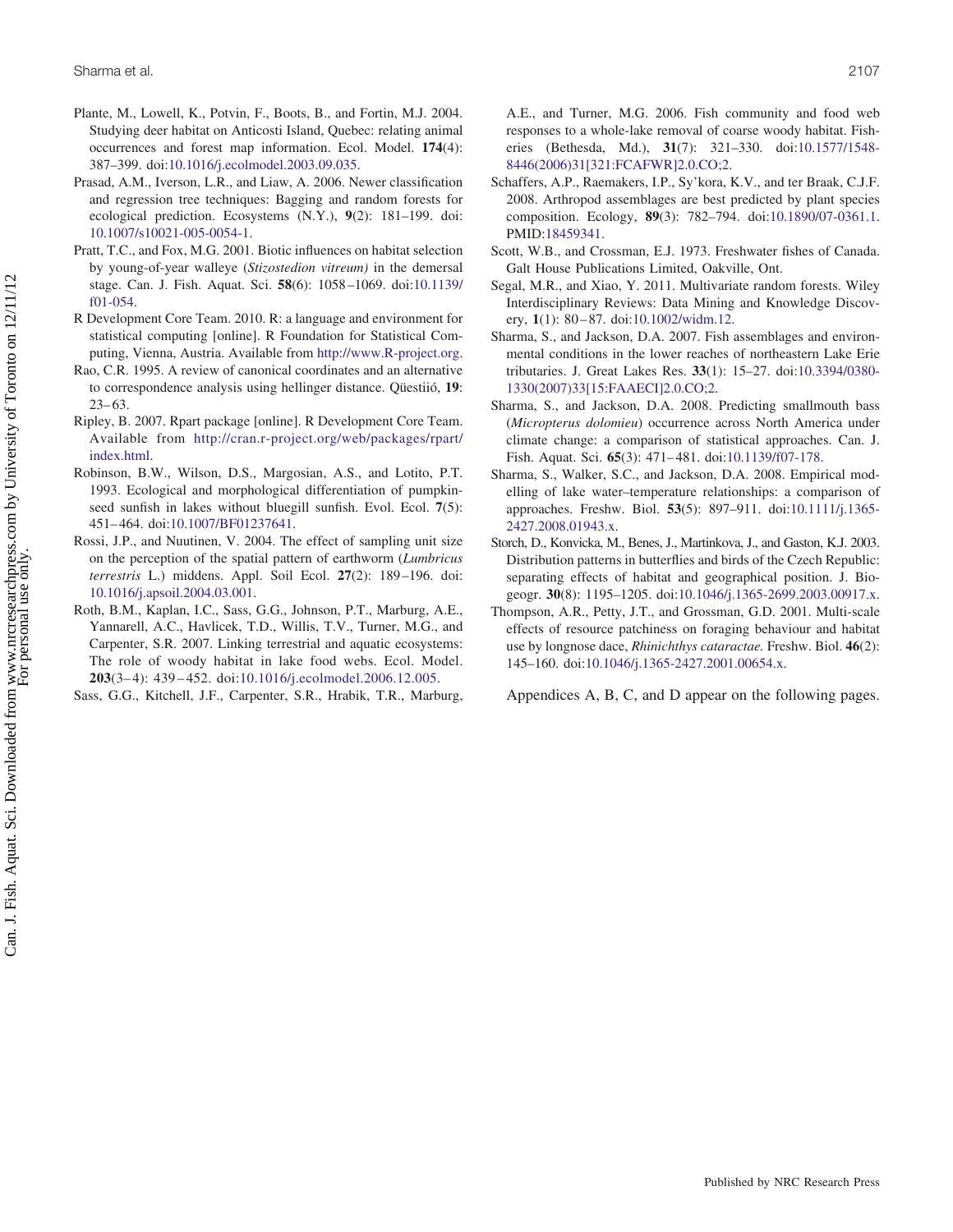# **Appendix A**

**Fig. A1.** Schematic description of distance-based Moran's eigenvector maps (MEM, formally called principal coordinates of neighbour matrices; PCNM).

### **Moran's Eigenvector Maps (MEM)**

**Principal Coordinates Analysis** 



Species

Spatial eigenfunctions

Environmental conditions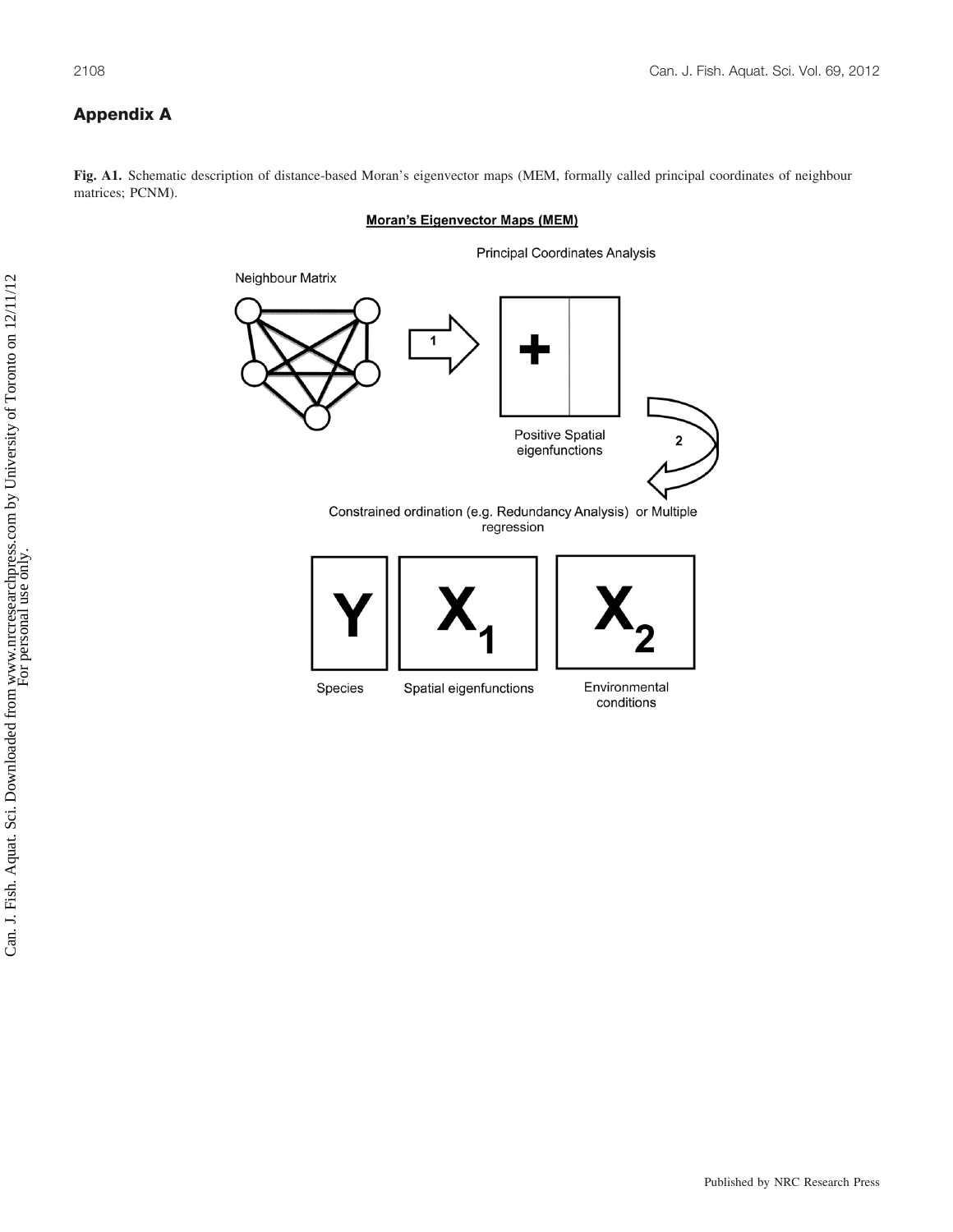# **Appendix B**

|        |                |                         | % variation     |                |
|--------|----------------|-------------------------|-----------------|----------------|
|        |                |                         |                 | Multiple       |
| Lake   | Spatial scale  | Species                 | Regression tree | regression     |
| Purvis | S <sub>1</sub> | Yellow perch            | 21.56           | 11.25          |
| Purvis | S <sub>1</sub> | Smallmouth bass         | 21.14           | 4.64           |
| Purvis | S1             | Pumpkinseed             | 20.68           | 3.38           |
| Purvis | S <sub>1</sub> | Rock bass               | 60.61           | 9.51           |
| Purvis | S5             | Yellow perch            | 83.71           | 64.3           |
| Purvis | S <sub>5</sub> | Smallmouth bass         | 73.72           | 36.28          |
| Purvis | S <sub>5</sub> | Pumpkinseed             | 58.75           | $\theta$       |
| Purvis | S <sub>5</sub> | Rock bass               | 95.31           | 46.41          |
| Rond   | S <sub>1</sub> | <b>Bluntnose minnow</b> | 53.62           | 19.59          |
| Rond   | S <sub>1</sub> | Banded killifish        | 33.22           | 36.81          |
| Rond   | S <sub>1</sub> | Smallmouth bass         | 12.84           | 4.97           |
| Rond   | S <sub>1</sub> | Pumpkinseed             | 51.61           | 30.52          |
| Rond   | S <sub>1</sub> | Goldfish                | 39.66           | 32.12          |
| Rond   | S <sub>5</sub> | Bluntnose minnow        | 84.58           | 82.48          |
| Rond   | S <sub>5</sub> | <b>Banded killifish</b> | 51.92           | 70.81          |
| Rond   | S <sub>5</sub> | Smallmouth bass         | 66.35           | $\overline{0}$ |
| Rond   | S <sub>5</sub> | Pumpkinseed             | 89.95           | 67.06          |
| Rond   | S5             | Goldfish                | 53.16           | 83.95          |
| Violon | S <sub>1</sub> | Creek chub              | 30.21           | $\theta$       |
| Violon | S <sub>1</sub> | Fathead minnow          | $\Omega$        | $\Omega$       |
| Violon | S <sub>1</sub> | Pearl dace              | 44.64           | 27.13          |
| Violon | S <sub>1</sub> | Golden shiner           | 12.32           | 10.43          |
| Violon | S <sub>1</sub> | White sucker            | 42.97           | 13.6           |
| Violon | S <sub>1</sub> | Pumpkinseed             | 70.96           | 20.98          |
| Violon | S <sub>1</sub> | Walleye                 | 48.62           | 4.46           |
| Violon | S <sub>5</sub> | Creek chub              | 31              | 23.58          |
| Violon | S <sub>5</sub> | Fathead minnow          | 87.16           | 47.24          |
| Violon | S <sub>5</sub> | Pearl dace              | 80.51           | 45.08          |
| Violon | S <sub>5</sub> | Golden shiner           | 76.58           | 52.77          |
| Violon | S <sub>5</sub> | White sucker            | 83.1            | 33.42          |
| Violon | S5             | Pumpkinseed             | 41.94           | 76.29          |
| Violon | S <sub>5</sub> | Walleye                 | 33.64           | 65.72          |

**Table B1.** Explained variation (*R*2) based on regression tree and multiple regression models predicting fish density–habitat relationships in Purvis, Rond, and Violon lakes at fine and broad spatial scales.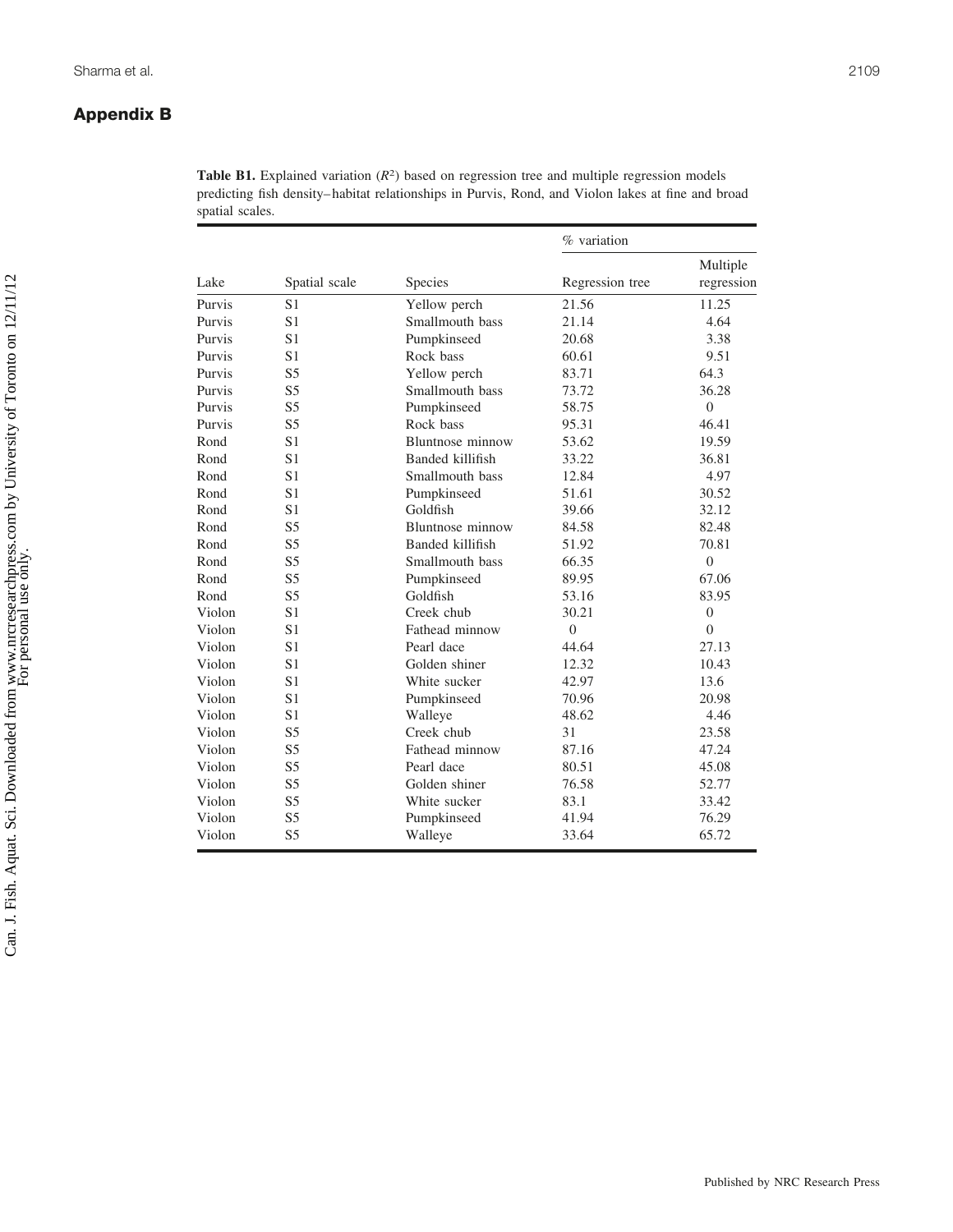# **Appendix C**

| Lake                   |                      | Scale Approach Species |                           | Significant predictor variables                                                                                                                                                       |
|------------------------|----------------------|------------------------|---------------------------|---------------------------------------------------------------------------------------------------------------------------------------------------------------------------------------|
| Purvis                 | S1                   | <b>MR</b>              | ${\bf P}$                 | Cottages $(+)$                                                                                                                                                                        |
| Purvis                 | S1                   | RT                     | P                         | Cottages $(+)$ , Depth $(+)$ , Docks $(+)$ , Pebble $(-)$ , Sand $(+)$ , Shore of slope $(+)$ , Silt $(+)$ , Trees $(+)$                                                              |
| Purvis                 | S <sub>5</sub>       | <b>MR</b>              | P                         | Cottages $(+)$                                                                                                                                                                        |
| Purvis                 | S <sub>5</sub>       | <b>RT</b>              | P                         | Depth $(+)$ , Docks $(+)$ , Silt $(+)$ , Trees $(+)$                                                                                                                                  |
| Purvis                 | S1                   | <b>MR</b>              | $\mathbb{R}$              | Macrophytes $(+)$ , Trees $(+)$                                                                                                                                                       |
| Purvis                 | S <sub>1</sub>       | RT                     | R                         | Boulder $(-)$ , Depth $(-)$ , Macrophytes $(+)$ , Metric boulder $(+)$ , Platforms $(+)$ , Shore of slope $(+)$ ,<br>Silt $(+)$ , Trees $(+)$ , Vegetation $(-)$ , Woody debris $(+)$ |
| Purvis                 | S <sub>5</sub>       | MR                     | $\mathbb{R}$              | Cobble $(-)$ , Pebble $(+)$ , Trees $(+)$                                                                                                                                             |
| Purvis                 | S <sub>5</sub>       | <b>RT</b>              | $\mathbb{R}$              | Cottages $(+)$ , Metric boulder $(-)$ , Trees $(+)$ , Walls $(+)$                                                                                                                     |
| Purvis                 | S <sub>1</sub>       | MR                     | ${\mathbf S}$             | Metric boulder $(+)$                                                                                                                                                                  |
| Purvis                 | S1                   | RT                     | S                         | Bedrock $(-)$ , Cottages $(+)$ , Depth $(-)$ , Docks $(-)$ , Metric boulder $(+)$ , Trees $(+)$ , Vegetation $(-)$ , Woody<br>debris $(-)$                                            |
| Purvis                 | S <sub>5</sub>       | MR                     | S                         | Metric boulder $(+)$ , Shore of slope $(+)$                                                                                                                                           |
| Purvis                 | S <sub>5</sub>       | <b>RT</b>              | ${\mathbf S}$             | Bedrock $(+)$ , Cobble $(-)$ , Depth $(-)$ , Macrophytes $(-)$ , Silt $(-)$ , Trees $(+)$                                                                                             |
| Purvis                 | S1                   | <b>MR</b>              | $\mathbf Y$               | Macrophytes $(+)$                                                                                                                                                                     |
| Purvis                 | S <sub>1</sub>       | <b>RT</b>              | $\mathbf Y$               | Depth $(-)$ , Macrophytes $(+)$ , Trees $(+)$                                                                                                                                         |
| Purvis                 | S <sub>5</sub>       | <b>MR</b>              | Y                         | Docks $(-)$ , Macrophytes $(+)$ , Metric boulder $(+)$ , Vegetation $(-)$                                                                                                             |
| Purvis                 | S <sub>5</sub>       | <b>RT</b>              | $\mathbf Y$               | Depth $(-)$ , Macrophytes $(+)$ , Metric boulder $(+)$ , Shore of slope $(+)$ , Vegetation $(-)$ , Woody debris $(+)$                                                                 |
| Rond                   | S1                   | <b>MR</b>              | $\rm K$                   | Bottom slope $(+)$ , Clay $(+)$ , Cobble $(-)$ , Metric boulder $(+)$ , Pebble $(+)$ , Trees $(+)$ , Walls $(+)$                                                                      |
| Rond                   | S1                   | <b>RT</b>              | K                         | Bottom slope $(+)$ , Macrophytes $(+)$ , Sand $(-)$ , Silt $(-)$ , Trees $(+)$                                                                                                        |
| Rond                   | S <sub>5</sub>       | MR                     | $\bf K$                   | Clay $(+)$ , Pebble $(+)$ , Trees $(+)$                                                                                                                                               |
| Rond                   | S <sub>5</sub>       | <b>RT</b>              | K                         | Bottom slope $(+)$ , Boulder $(+)$ , Clay $(+)$ , Silt $(+)$                                                                                                                          |
| Rond                   | S1                   | <b>MR</b>              | $\mathbf L$               | Platforms $(-)$ , Walls $(+)$                                                                                                                                                         |
| Rond                   | S1                   | <b>RT</b>              | L                         | Bottom slope (–), Boulder (–), Docks (+), Gravel (+), Macrophytes (+), Metric boulder (–), Silt ( $\pm$ )                                                                             |
| Rond                   | S <sub>5</sub>       | MR                     | L                         | Cottages $(-)$ , Gravel $(-)$ , Trees $(+)$ , Walls $(+)$ , Woody debris $(+)$                                                                                                        |
| Rond<br>Rond           | S <sub>5</sub><br>S1 | <b>RT</b><br><b>MR</b> | L<br>M                    | Bottom slope $(-)$ , Cottages $(+)$ , Macrophytes $(+)$ , Trees $(+)$<br>Bottom slope $(+)$ , Clay $(+)$ , Pebble $(+)$ , Metric boulder $(+)$                                        |
| Rond                   | S1                   | RT                     | M                         |                                                                                                                                                                                       |
|                        |                      |                        |                           | Bottom slope $(+)$ , Boulder $(+)$ , Clay $(+)$ , Docks $(+)$ , Macrophyte $(-)$ , Metric boulder $(+)$ ,<br>Sand $(+)$ , Silt $(+)$                                                  |
| Rond                   | S <sub>5</sub>       | MR                     | M                         | Bottom slope $(+)$ , Gravel $(+)$ , Sand $(-)$ , Silt $(-)$ , Walls $(-)$                                                                                                             |
| Rond                   | S <sub>5</sub>       | RT                     | М                         | Bottom slope (+), Cottages (+), Metric boulder (+), Silt (+)                                                                                                                          |
| Rond                   | S1                   | MR                     | P                         | Bottom slope $(+)$ , Docks $(+)$ , Metric boulder $(+)$ , Pebble $(+)$                                                                                                                |
| Rond                   | S1                   | <b>RT</b>              | P                         | Bottom slope $(+)$ , Docks $(+)$ , Macrophytes $(+)$ , Metric boulder $(\pm)$ , Silt $(+)$                                                                                            |
| Rond                   | S <sub>5</sub>       | MR                     | P                         | Metric boulder $(+)$ , Trees $(-)$                                                                                                                                                    |
| Rond                   | S <sub>5</sub>       | RT                     | ${\bf P}$                 | Docks $(-)$ , Gravel $(-)$ , Metric boulder $(+)$                                                                                                                                     |
| Rond                   | S1                   | <b>MR</b>              | ${\mathbf S}$             | Gravel $(-)$                                                                                                                                                                          |
| Rond                   | S1                   | <b>RT</b>              | ${\mathbf S}$             | Boulder $(-)$ , Cottages $(+)$ , Gravel $(-)$ , Macrophytes $(+)$ , Metric boulder $(+)$ , Silt $(+)$                                                                                 |
| Rond                   | S <sub>5</sub>       | <b>MR</b>              | ${\mathbf S}$             | Gravel $(-)$                                                                                                                                                                          |
| Rond                   | S <sub>5</sub>       | RT                     | S                         | Boulder $(-)$ , Sand $(\pm)$ , Silt $(+)$                                                                                                                                             |
| Violon S1              |                      | MR                     | $\mathsf C$               | Bottom slope $(-)$ , Clay $(-)$ , Pebble $(-)$ , Metric boulder $(-)$                                                                                                                 |
| Violon S1              |                      | <b>RT</b>              | $\mathsf C$               | Bottom slope $(-)$ , Boulder $(+)$ , Silt $(+)$ , Trees $(-)$                                                                                                                         |
| Violon S5<br>Violon S5 |                      | <b>MR</b><br><b>RT</b> | $\mathsf C$<br>${\bf C}$  | Macrophyte $(-)$ , Silt $(+)$                                                                                                                                                         |
| Violon S1              |                      |                        | $\boldsymbol{\mathrm{F}}$ | Silt $(+)$                                                                                                                                                                            |
| Violon S1              |                      | MR<br>RT               | $\boldsymbol{\mathrm{F}}$ | Bottom slope $(-)$ , Boulder $(-)$ , Gravel $(-)$ , Macrophytes $(+)$                                                                                                                 |
| Violon S5              |                      | MR                     | $\mathbf F$               | Boulder $(-)$ , Docks $(+)$ , Macrophytes $(-)$                                                                                                                                       |
| Violon S5              |                      | RT                     | $\boldsymbol{\mathrm{F}}$ | Bedrock $(+)$ , Boulder $(\pm)$ , Sand $(+)$ , Silt $(+)$                                                                                                                             |
| Violon S1              |                      | MR                     | ${\bf G}$                 | Bottom slope $(-)$ , Metric boulder $(-)$                                                                                                                                             |
| Violon S1              |                      | <b>RT</b>              | ${\bf G}$                 | Bedrock $(-)$ , Bottom slope $(\pm)$ , Boulder $(-)$                                                                                                                                  |
|                        |                      |                        |                           |                                                                                                                                                                                       |
| Violon S5              |                      | MR                     | ${\bf G}$                 | Docks $(+)$ , Metric boulder $(+)$ , Silt $(+)$                                                                                                                                       |

**Table C1.** Environmental variables selected for predicting fish densities in Purvis, Rond, and Violon lakes at fine (S1) and broad (S5) spatial scales using multiple linear regression (MR) and regression trees (RT).